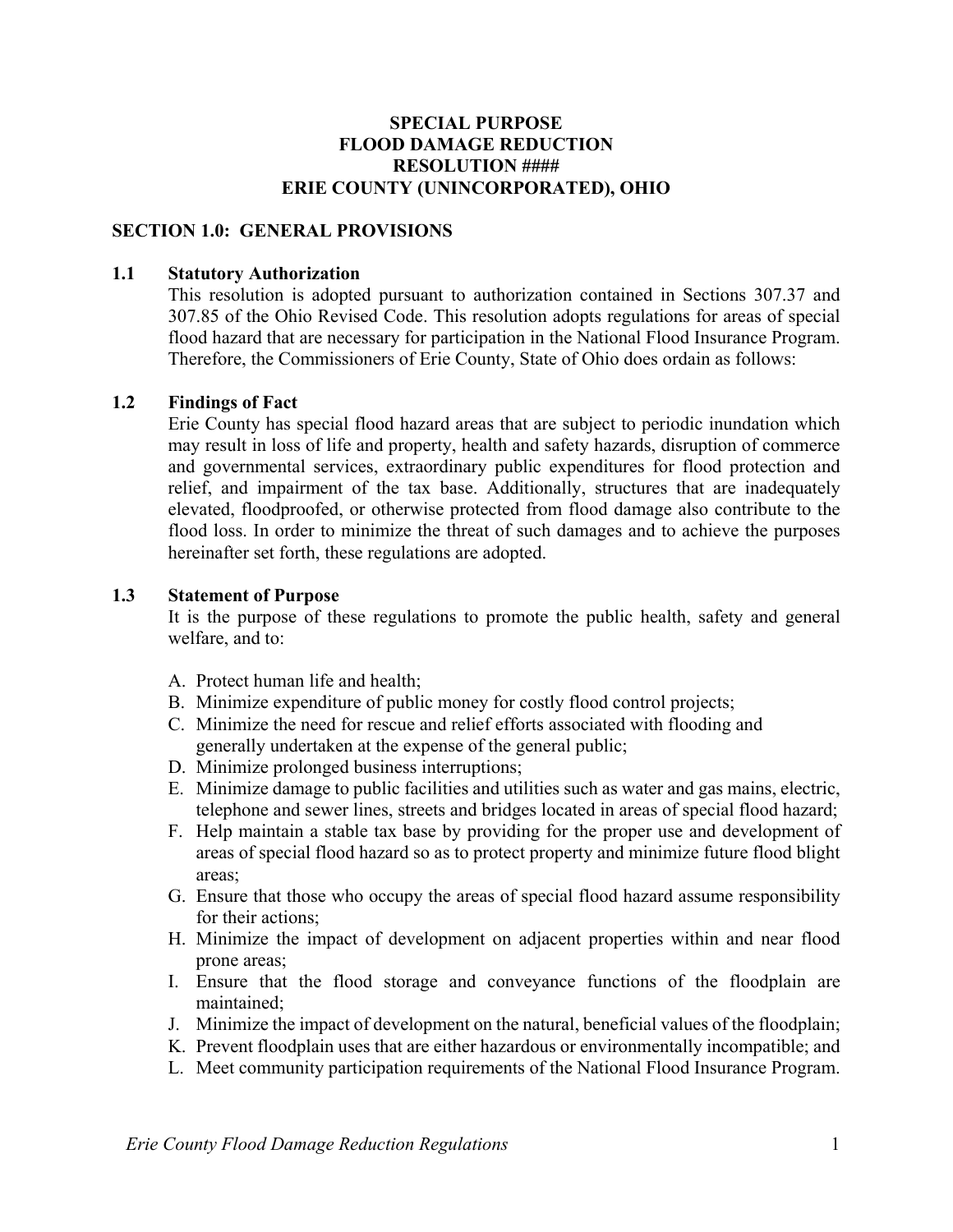### **1.4 Methods of Reducing Flood Loss**

In order to accomplish its purposes, these regulations include methods and provisions for:

- A. Restricting or prohibiting uses which are dangerous to health, safety, and property due to water hazards, or which result in damaging increases in flood heights or velocities;
- B. Requiring that uses vulnerable to floods, including facilities, which serve such uses, be protected against flood damage at the time of initial construction;
- C. Controlling the alteration of natural floodplains, stream channels, and natural protective barriers, which help accommodate or channel flood waters;
- D. Controlling filling, grading, dredging, excavating, and other development which may increase flood damage; and,
- E. Preventing or regulating the construction of flood barriers, which will unnaturally divert flood, waters or which may increase flood hazards in other areas.

#### **1.5 Lands to Which These Regulations Apply**

These regulations shall apply to all areas of special flood hazard within the jurisdiction of Erie County as identified in Section 1.6, including any additional areas of special flood hazard annexed by Erie County.

#### **1.6 Basis for Establishing the Areas of Special Flood Hazard**

For the purposes of these regulations, the following studies and/or maps are adopted:

- A. Flood Insurance Study Erie County, Ohio and Incorporated Areas, and Flood Insurance Rate Map Erie County, Ohio and Incorporated Areas, both effective September 1, 2022.
- B. Other studies and/or maps, which may be relied upon for establishment of the flood protection elevation, delineation of the 100-year floodplain, floodways or delineation of other areas of special flood hazard.
- C. Any hydrologic and hydraulic engineering analysis authored by a registered Professional Engineer in the State of Ohio which has been approved by Erie County as required by Section 4.3 Subdivisions and Other New Developments.

Any revisions to the aforementioned maps and/or studies are hereby adopted by reference and declared to be a part of these regulations. Such maps and/or studies are on file at the Erie County Regional Planning Commission, 2900 Columbus Avenue, Sandusky, Ohio 44870.

### **1.7 Abrogation and Greater Restrictions**

These regulations are not intended to repeal any existing resolutions including subdivision regulations, zoning or building codes. In the event of a conflict between these regulations and any other resolution, the more restrictive shall be followed. These regulations are not intended to repeal, abrogate or impair any existing easements, covenants or deed restrictions. However, where this ordinance and another ordinance,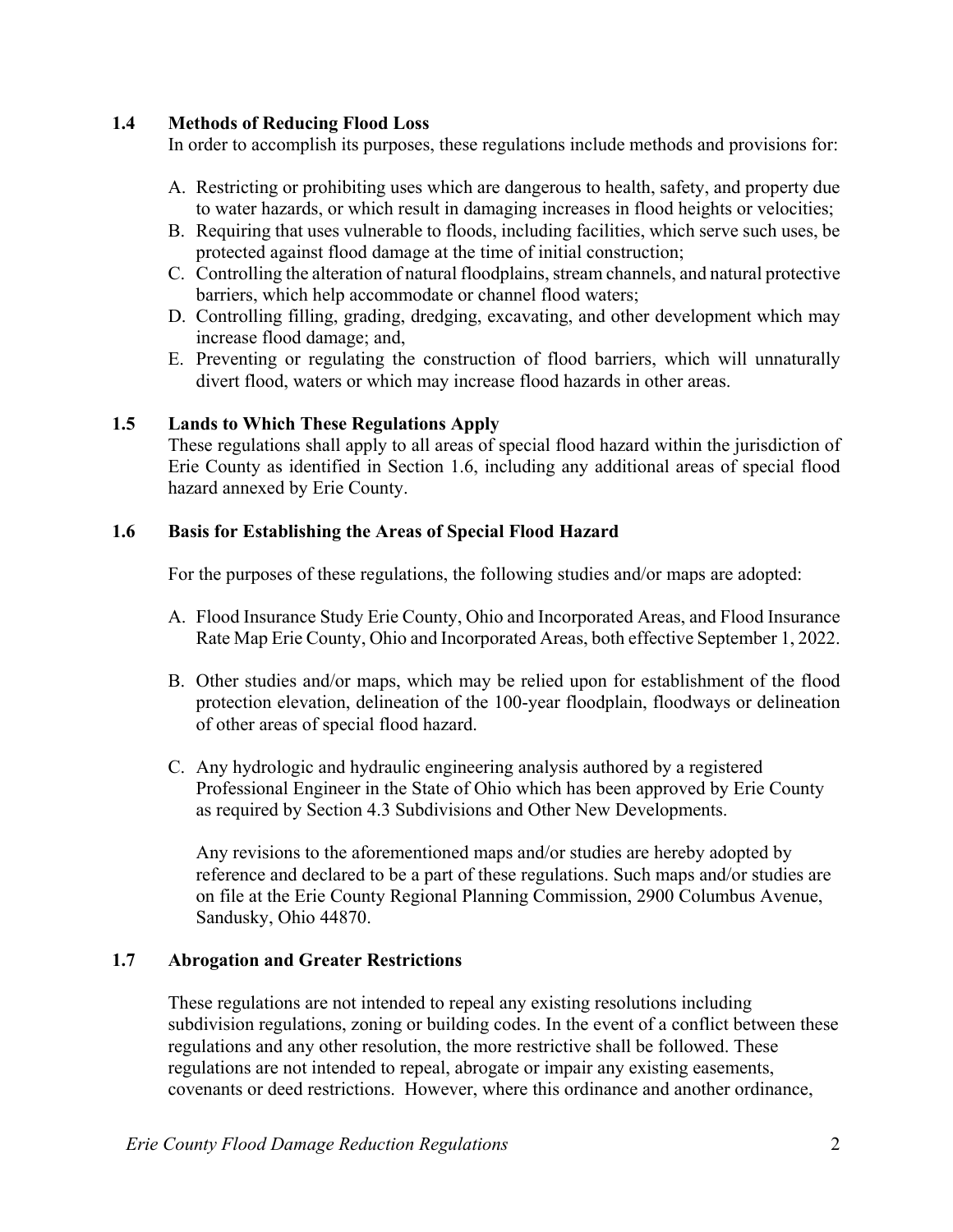easement, covenant or deed restriction conflict or overlap, whichever imposes the more stringent restrictions shall prevail.

## **1.8 Interpretation**

In the interpretation and application of these regulations, all provisions shall be:

- A. Considered as minimum requirements;
- B. Liberally construed in favor of the governing body; and,
- C. Deemed neither to limit nor repeal any other powers granted under state statutes. Where a provision of these regulations may be in conflict with a state or Federal law, such state or Federal law shall take precedence over these regulations.

# **1.9 Warning and Disclaimer of Liability**

The degree of flood protection required by these regulations is considered reasonable for regulatory purposes and is based on scientific and engineering considerations. Larger floods can and will occur on rare occasions. Flood heights may be increased by man-made or natural causes. These regulations do not imply that land outside the areas of special flood hazard or uses permitted within such areas will be free from flooding or flood damage. These regulations shall not create liability on the part of Erie County, any officer or employee thereof, or the Federal Emergency Management Agency, for any flood damage that results from reliance on these regulations or any administrative decision lawfully made thereunder.

#### **1.10 Severability**

Should any section or provision of these regulations be declared by the courts to be unconstitutional or invalid, such decision shall not affect the validity of the regulations as a whole, or any part thereof, other than the part so declared to be unconstitutional or invalid.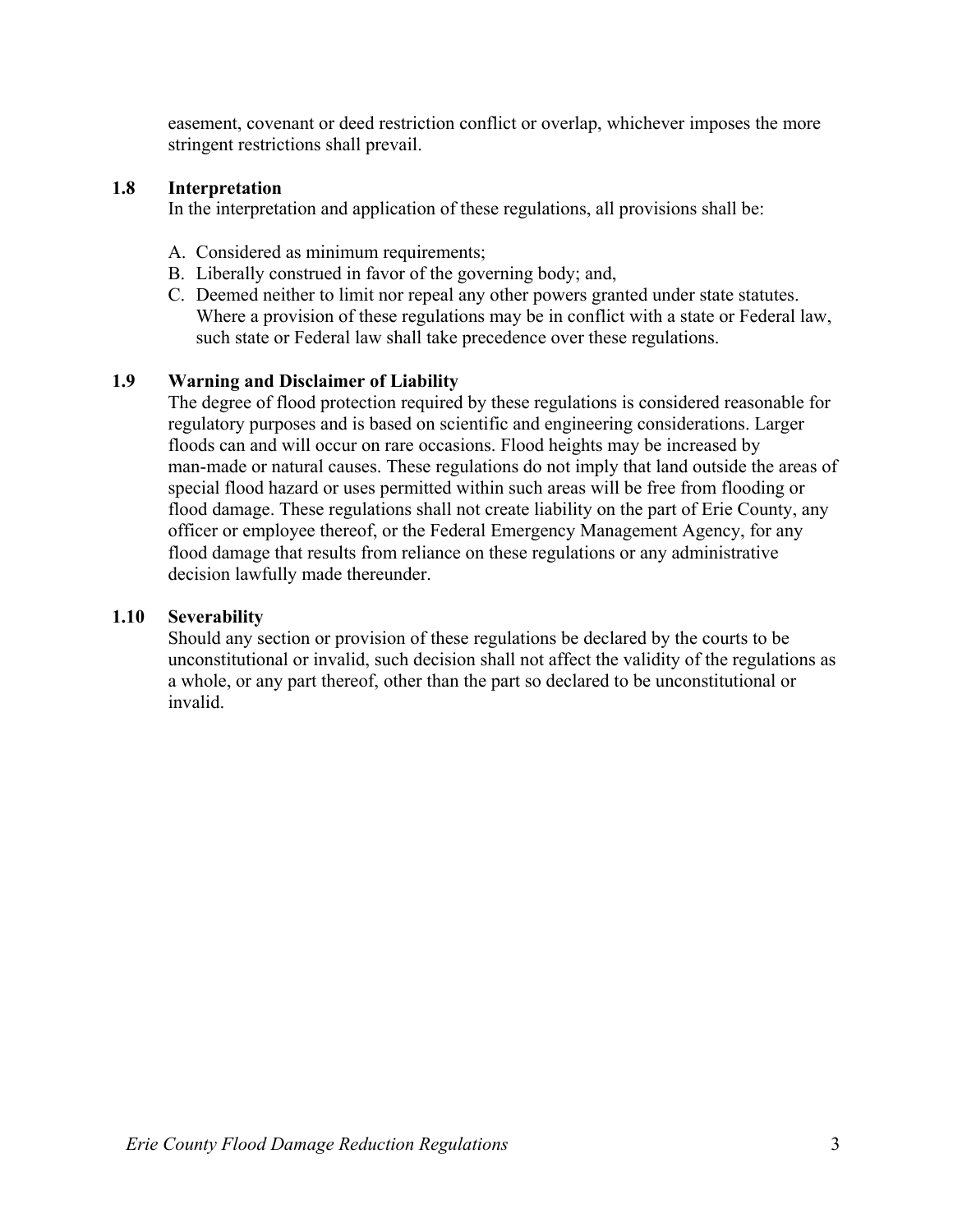# **SECTION 2.0: DEFINITIONS**

Unless specifically defined below, words or phrases used in these regulations shall be interpreted so as to give them the meaning they have in common usage and to give these regulations the most reasonable application.

### **Accessory Structure**

A structure on the same lot with, and of a nature customarily incidental and subordinate to, the principal structure.

# **Appeal**

A request for review of the floodplain administrator's interpretation of any provision of these regulations or a request for a variance.

# **Base Flood**

The flood having a one percent chance of being equaled or exceeded in any given year. The base flood may also be referred to as the 1% chance annual flood or one-hundred (100) year flood.

# **Base (100-Year) Flood Elevation (BFE)**

The water surface elevation of the base flood in relation to a specified datum, usually the National Geodetic Vertical Datum of 1929 or the North American Vertical Datum of 1988, and usually expressed in Feet Mean Sea Level (MSL). In Zone AO areas, the base flood elevation is the lowest adjacent natural grade elevation plus the depth number (from 1 to 3 feet).

## **Basement**

Any area of the building having its floor subgrade (below ground level) on all sides.

# **Breakaway wall**

A wall that is not part of the structural support of the building and is intended through its design and construction to collapse under specific lateral loading forces, without causing damage to the elevated portion of the building or supporting foundation system.

# **Coastal high hazard area**

An area of special flood hazard extending from offshore to the inland limit of a primary frontal dune along an open coast, and any other area subject to high velocity wave action from storms or seismic sources. A coastal high hazard area is identified on a community's FIRM by the designation of zone VE.

#### **Development**

Any manmade change to improved or unimproved real estate, including but not limited to buildings or other structures, mining, dredging, filling, grading, paving, excavation or drilling operations or storage of equipment or materials.

### **Enclosure Below the Lowest Floor**

See "Lowest Floor."

# **Executive Order 11988 (Floodplain Management)**

*Erie County Flood Damage Reduction Regulations* 4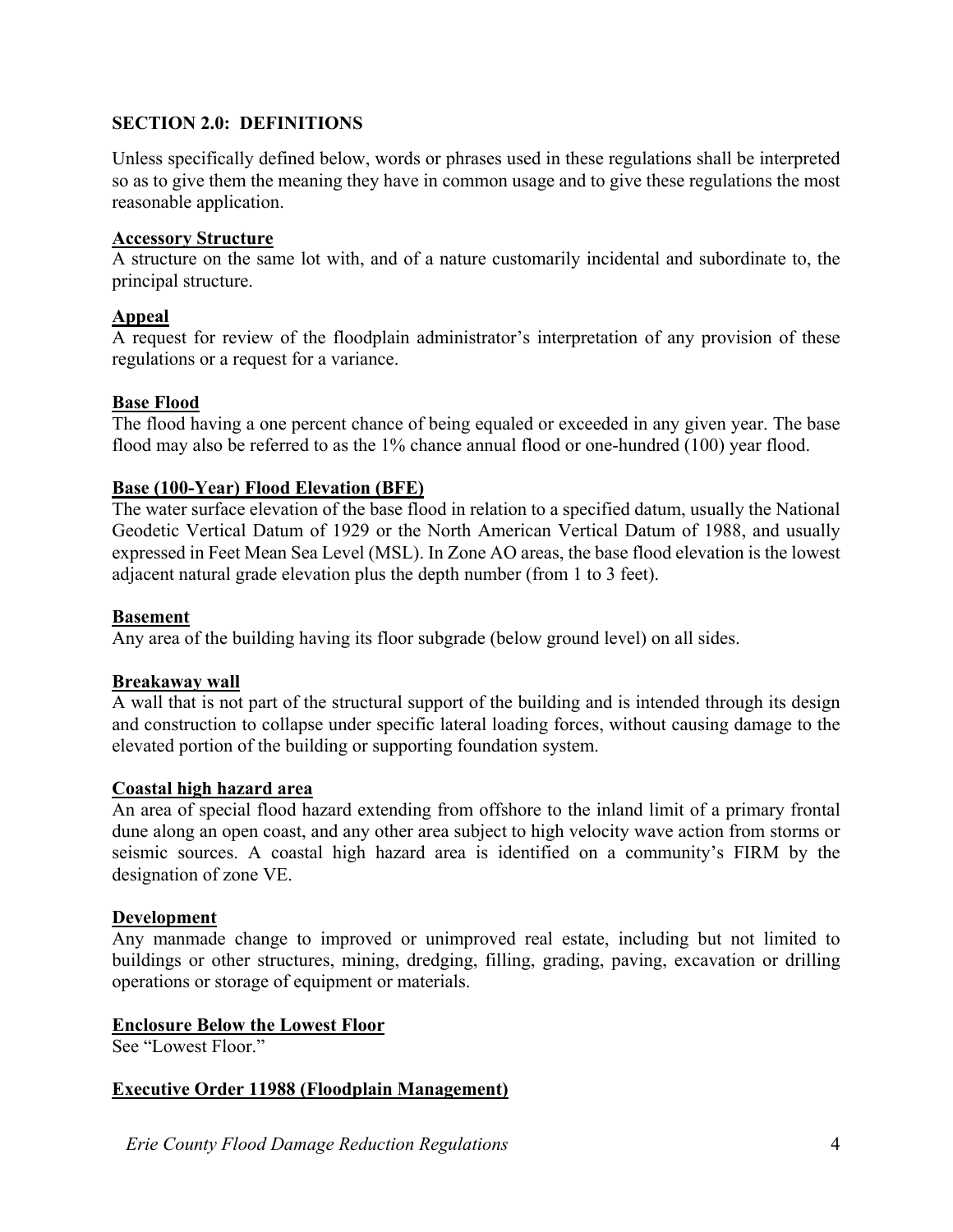Issued by President Carter in 1977, this order requires that no federally assisted activities be conducted in or have the potential to affect identified special flood hazard areas, unless there is no practicable alternative.

## **Federal Emergency Management Agency (FEMA)**

The agency with the overall responsibility for administering the National Flood Insurance Program.

# **Fill**

A deposit of earth material placed by artificial means.

### **Flood** *or* **Flooding**

A general and temporary condition of partial or complete inundation of normally dry land areas from:

- 1. The overflow of inland or tidal waters, and/or
- 2. The unusual and rapid accumulation or runoff of surface waters from any source.

### **Flood Hazard Boundary Map (FHBM)**

Usually the initial map, produced by the Federal Emergency Management Agency, or U.S. Department of Housing and Urban Development, for a community depicting approximate special flood hazard areas.

#### **Flood Insurance Rate Map (FIRM)**

An official map on which the Federal Emergency Management Agency or the U.S. Department of Housing and Urban Development has delineated the areas of special flood hazard.

#### **Flood Insurance Risk Zones**

Zone designations on FHBMs and FIRMs that indicate the magnitude of the flood hazard in specific areas of a community. Following are the zone definitions:

#### Zone A:

 Special flood hazard areas inundated by the 100-year flood in any given year; base flood elevations are not determined.

#### Zones A1-30 and Zone AE:

 Special flood hazard areas inundated by the 100-year flood in any given year; base flood elevations are determined.

#### Zone AO:

 Special flood hazard areas inundated by the 100-year flood in any given year; with flood depths of 1 to 3 feet (usually sheet flow on sloping terrain); average depths are determined. Zone AH:

 Special flood hazard areas inundated by the 100-year flood in any given year; flood depths of 1 to 3 feet (usually areas of ponding); base flood elevations are determined.

Zone A99:

 Special flood hazard areas inundated by the 100-year flood to be protected from the 100 year flood by a Federal flood protection system under construction; no base flood elevations are determined.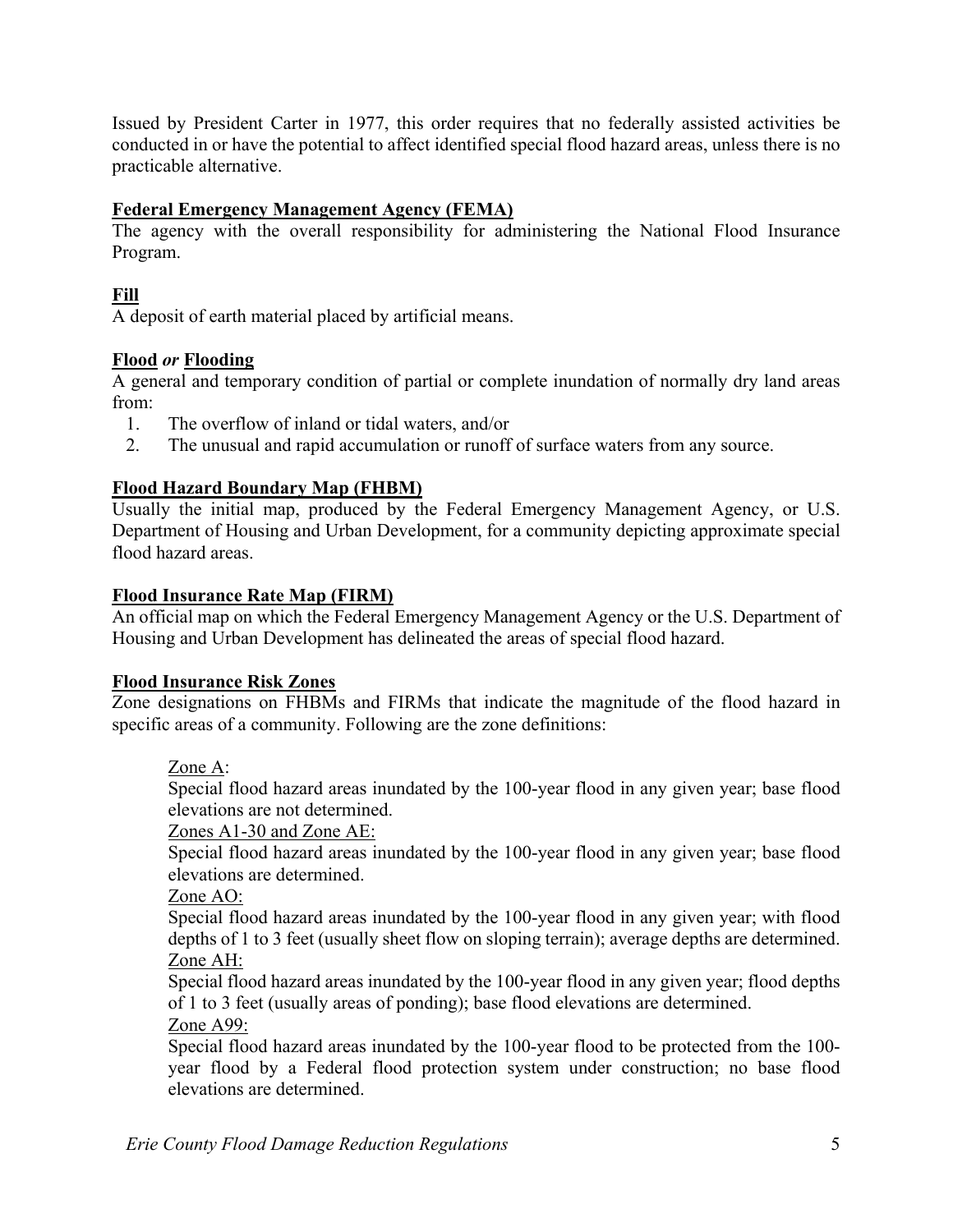### Zone B and Zone X (shaded):

 Areas of 500-year flood; areas subject to the 100-year flood with average depths of less than 1 foot or with contributing drainage area less than 1 square mile; and areas protected by levees from the base flood.

Zone C and Zone X (unshaded):

Areas determined to be outside the 500-year floodplain.

Zone V

 Coastal special flood hazard area subject to a 100-year flood from velocity hazard (wave action); base flood elevations are not determined.

### Zone VE and V1-30

Coastal special flood hazard area subject to a 100-year from velocity hazard (wave action); base flood elevations are determined.

# **Flood Insurance Study (FIS)**

The official report in which the Federal Emergency Management Agency or the U.S. Department of Housing and Urban Development has provided flood profiles, floodway boundaries (sometimes shown on Flood Boundary and Floodway Maps), and the water surface elevations of the base flood.

# **Floodproofing**

Any combination of structural and non-structural additions, changes, or adjustments to structures which reduce or eliminate flood damage to real estate or improved real property, water and sanitary facilities, structures and their contents.

### **Flood Protection Elevation**

The Flood Protection Elevation, or FPE, is the base flood elevation. In areas where no base flood elevations exist from any authoritative source, the flood protection elevation can be historical flood elevations, or base flood elevations determined and/or approved by the floodplain administrator.

# **Floodway**

A floodway is the channel of a river or other watercourse and the adjacent land areas that have been reserved in order to pass the base flood discharge. A floodway is typically determined through a hydraulic and hydrologic engineering analysis such that the cumulative increase in the water surface elevation of the base flood discharge is no more than a designated height. In no case shall the designated height be more than one foot at any point within the community.

The floodway is an extremely hazardous area, and is usually characterized by any of the following: Moderate to high velocity flood waters, high potential for debris and projectile impacts, and moderate to high erosion forces.

# **Freeboard**

A factor of safety usually expressed in feet above a flood level for the purposes of floodplain management. Freeboard tends to compensate for the many unknown factors that could contribute to flood heights greater than the height calculated for a selected size flood and floodway conditions, such as wave action, obstructed bridge openings, debris and ice jams, and the hydrologic effect of urbanization in a watershed.

# **Historic structure**

*Erie County Flood Damage Reduction Regulations* 6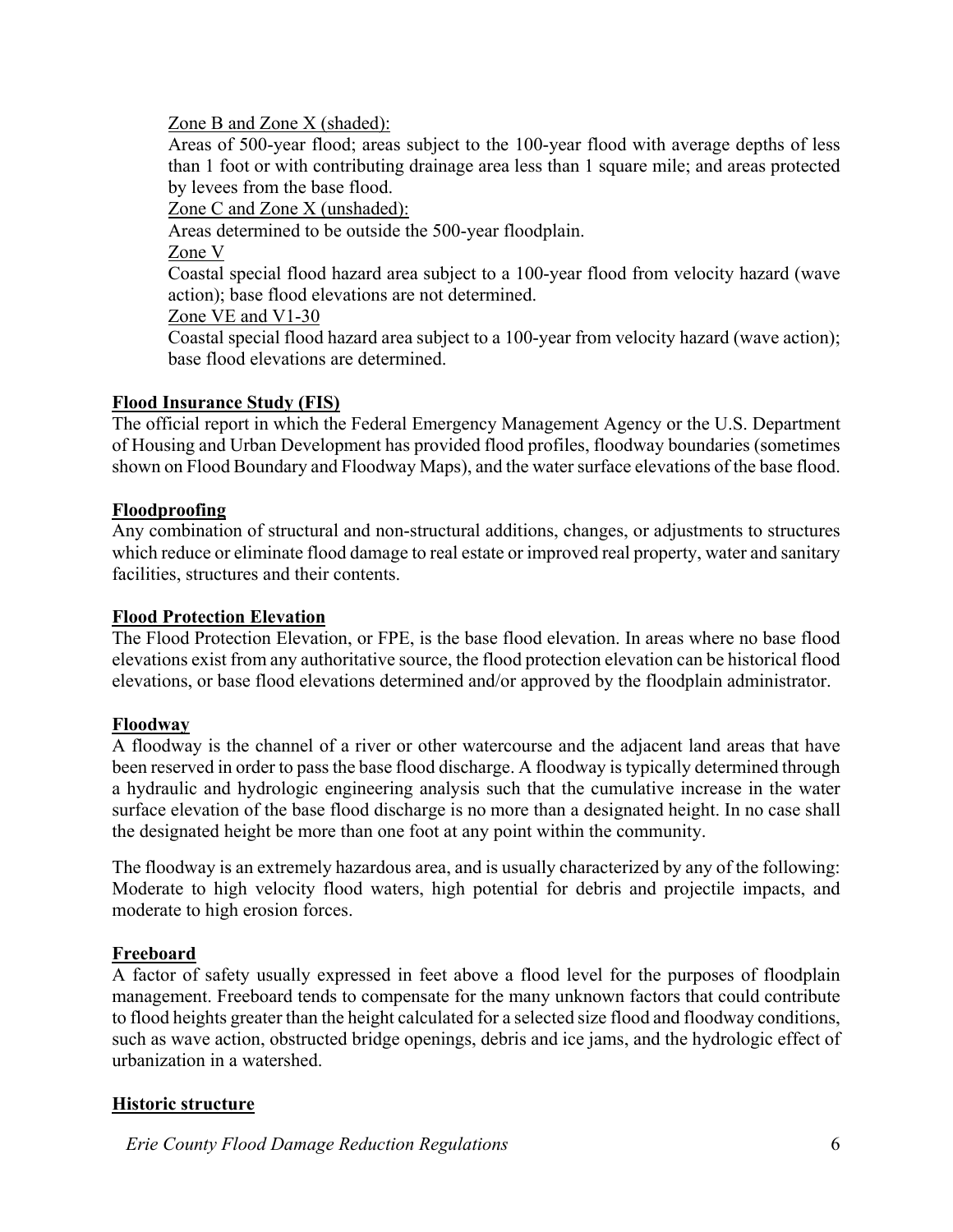Any structure that is:

- 1. Listed individually in the National Register of Historic Places (a listing maintained by the U.S. Department of Interior) or preliminarily determined by the Secretary of the Interior as meeting the requirements for individual listings on the National Register;
- 2. Certified or preliminarily determined by the Secretary of the Interior as contributing to the historical significance of a registered historic district or a district preliminarily determined by the Secretary to qualify as a registered historic district; or
- 3. Individually listed on the State of Ohio's inventory of historic places maintained by the Ohio Historic Preservation Office.
- 4. Individually listed on the inventory of historic places maintained by Erie County's historic preservation program, which program is certified by the Ohio Historic Preservation Office.

# **Hydrologic and hydraulic engineering analysis**

An analysis performed by a professional engineer, registered in the State of Ohio, in accordance with standard engineering practices as accepted by FEMA, used to determine flood elevations and/or floodway boundaries.

### **Letter of Map Change (LOMC)**

A Letter of Map Change is an official FEMA determination, by letter, to amend or revise effective Flood Insurance Rate Maps, Flood Boundary and Floodway Maps, and Flood Insurance Studies. LOMCs are broken down into the following categories:

#### Letter of Map Amendment (LOMA)

A revision based on technical data showing that a property was incorrectly included in a designated special flood hazard area. A LOMA amends the current effective Flood Insurance Rate Map and establishes that a specific property is not located in a special flood hazard area.

#### Letter of Map Revision (LOMR)

A revision based on technical data that, usually due to manmade changes, shows changes to flood zones, flood elevations, floodplain and floodway delineations, and planimetric features. One common type of LOMR, a LOMR-F, is a determination concerning whether a structure or parcel has been elevated by fill above the base flood elevation and is, therefore, excluded from the special flood hazard area.

#### Conditional Letter of Map Revision (CLOMR)

 A comment by FEMA regarding a proposed project that would, upon construction, affect the hydrologic or hydraulic characteristics of a flooding source and thus result in the modification of the existing regulatory floodway, the effective base flood elevations, or the special flood hazard area. A CLOMR does not amend or revise effective Flood Insurance Rate Maps, Flood Boundary and Floodway Maps, or Flood Insurance Studies.

#### **Lowest floor**

The lowest floor of the lowest enclosed area (including basement) of a structure. This definition excludes an "enclosure below the lowest floor" which is an unfinished or flood resistant enclosure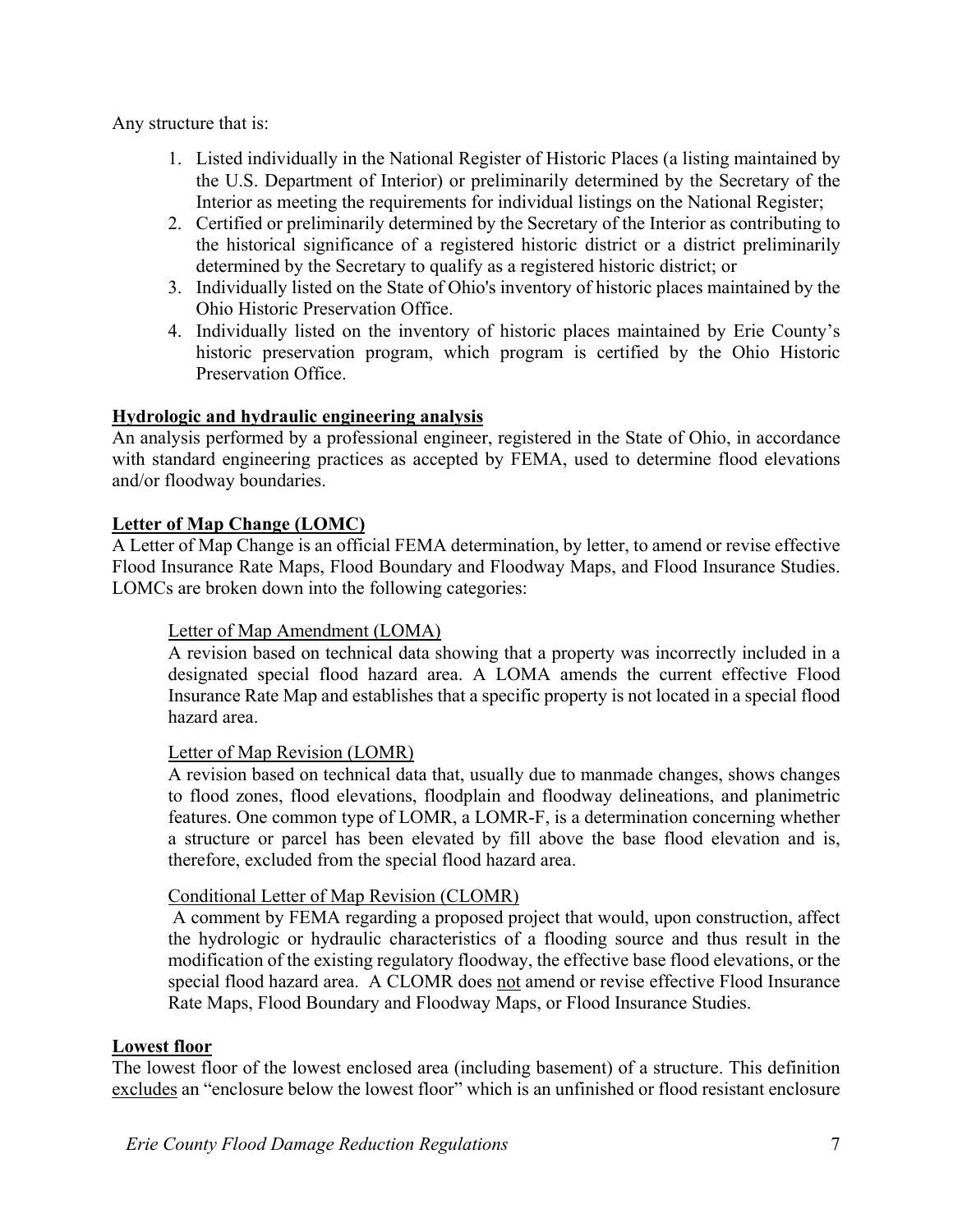usable solely for parking of vehicles, building access or storage, in an area other than a basement area, provided that such enclosure is built in accordance with the applicable design requirements specified in these regulations for enclosures below the lowest floor.

### **Manufactured home**

A structure, transportable in one or more sections, which is built on a permanent chassis and is designed for use with or without a permanent foundation when connected to the required utilities. The term "manufactured home" does not include a "recreational vehicle". For the purposes of these regulations, a manufactured home includes manufactured homes and mobile homes as defined in Chapter 4781 of the Ohio Revised Code.

### **Mean sea level**

For purposes of the National Flood Insurance Program, the National Geodetic Vertical Datum (NGVD) of 1929 or other datum, to which base flood elevations shown on a community's Flood Insurance Rate Map are referenced.

### **Manufactured home park**

As specified in the Ohio Adm. Code 4781-12-01(K), a manufactured home park means any tract of land upon which three or more manufactured homes, used for habitation are parked, either free of charge or for revenue purposes, and includes any roadway, building, structure, vehicle, or enclosure used or intended for use as part of the facilities of the park. A tract of land that is subdivided and the individual lots are not for rent or rented, but are for sale or sold for the purpose of installation of manufactured homes on the lots, is not a manufactured home park, even though three or more manufactured homes are parked thereon, if the roadways are dedicated to the local government authority. Manufactured home park does not include any tract of land used solely for the storage or display for sale of manufactured homes.

# **National Flood Insurance Program (NFIP)**

The NFIP is a Federal program enabling property owners in participating communities to purchase insurance protection against losses from flooding. This insurance is designed to provide an insurance alternative to disaster assistance to meet the escalating costs of repairing damage to buildings and their contents caused by floods. Participation in the NFIP is based on an agreement between local communities and the Federal government that states if a community will adopt and enforce floodplain management regulations to reduce future flood risks to all development in special flood hazard areas, the Federal government will make flood insurance available within the community as a financial protection against flood loss.

#### **New construction**

Structures for which the "start of construction" commenced on or after the effective date of a floodplain regulation adopted by Erie County and includes any subsequent improvements to such structures.

For the purposes of determining insurance rates, structures for which the "start of construction'' commenced on or after the effective date of an initial FIRM [January 16, 1981] and includes any subsequent improvements to such structures.

# **Person**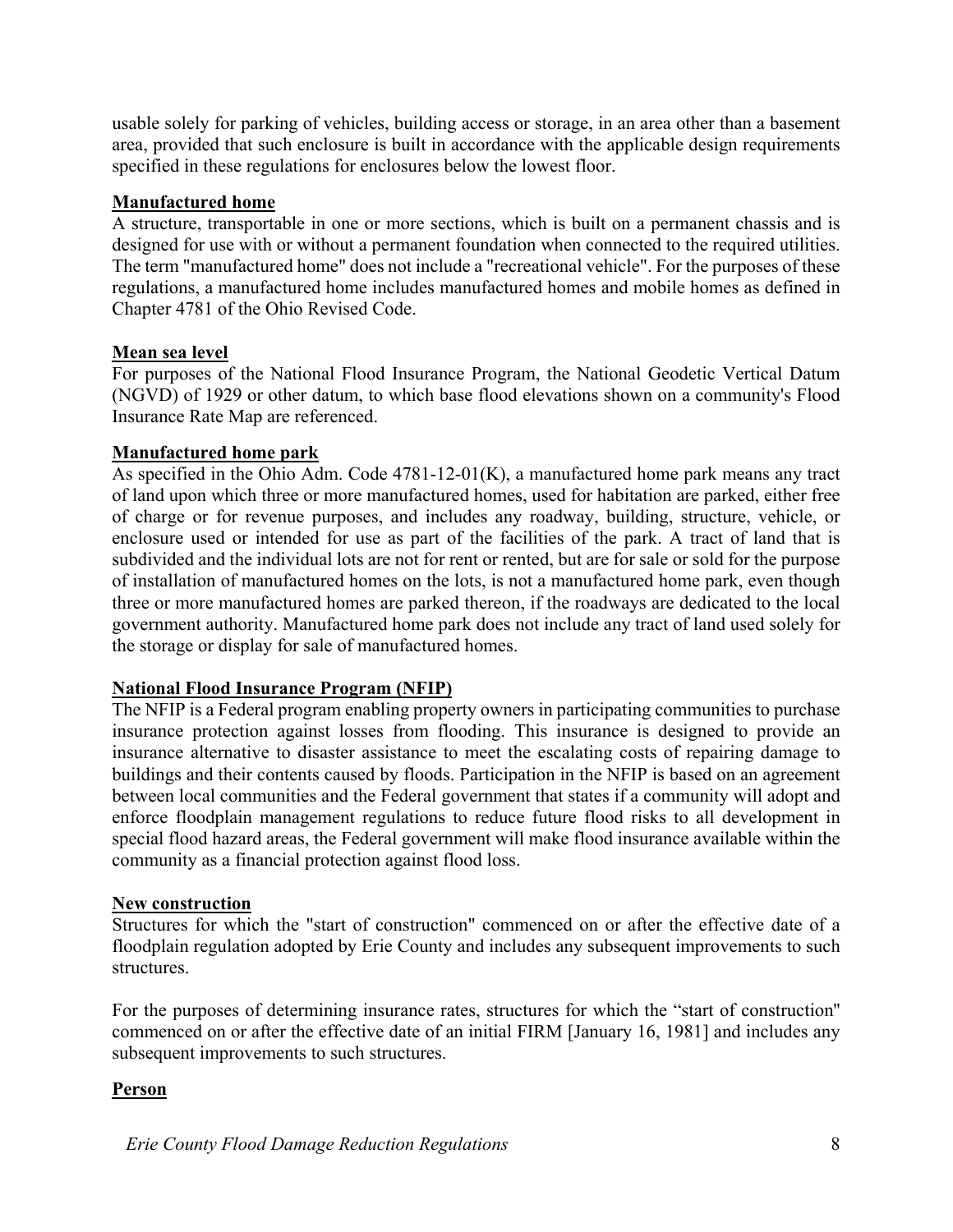Includes any individual or group of individuals, corporation, partnership, association, or any other entity, including state and local governments and agencies. An agency is further defined in the Ohio Rev. Code §111.15(A)(2) as any governmental entity of the state and includes, but is not limited to, any board, department, division, commission, bureau, society, council, institution, state college or university, community college district, technical college district, or state community college. "Agency" does not include the general assembly, the controlling board, the adjutant general's department, or any court.

## **Recreational vehicle**

A vehicle which is (1) built on a single chassis, (2) 400 square feet or less when measured at the largest horizontal projection, (3) designed to be self-propelled or permanently towable by a light duty truck, and (4) designed primarily not for use as a permanent dwelling but as temporary living quarters for recreational, camping, travel, or seasonal use.

#### **Registered Professional Architect**

A person registered to engage in the practice of architecture pursuant to Ohio Rev. Code §4703.01 and 4703.19.

### **Registered Professional Engineer**

A person registered as a professional engineer pursuant to Ohio Rev. Code Chapter 4733.

### **Registered Professional Surveyor**

A person registered as a professional surveyor pursuant to Ohio Rev. Code Chapter 4733.

### **Special Flood Hazard Area**

Also known as "Areas of Special Flood Hazard", it is the land in the floodplain subject to a one percent or greater chance of flooding in any given year. Special flood hazard areas are designated by the Federal Emergency Management Agency on Flood Insurance Rate Maps, Flood Insurance Studies, Flood Boundary and Floodway Maps and Flood Hazard Boundary Maps as Zones A, AE, AH, AO, A1-30, A99, or V, VE. Special flood hazard areas may also refer to areas that are flood prone and designated from other federal state or local sources of data including but not limited to historical flood information reflecting high water marks, previous flood inundation areas, and flood prone soils associated with a watercourse.

# **Start of construction**

The date the building permit was issued, provided the actual start of construction, repair, reconstruction, rehabilitation, addition, placement, or other improvement was within 180 days of the permit date. The actual start means either the first placement of permanent construction of a structure on a site, such as the pouring of slab or footings, the installation of piles, the construction of columns, or any work beyond the stage of excavation; or the placement of a manufactured home on a foundation. Permanent construction does not include land preparation, such as clearing, grading, and filling; nor does it include the installation of streets and/or walkways; nor does it include excavation for a basement, footings, piers, or foundations or the erection of temporary forms; nor does it include the installation on the property of accessory buildings, such as garages or sheds not occupied as dwelling units or not part of the main structure. For a substantial improvement, the actual start of construction means the first alteration of any wall, ceiling, floor, or other structural part of a building, whether or not that alteration affects the external dimensions of a building.

*Erie County Flood Damage Reduction Regulations* 9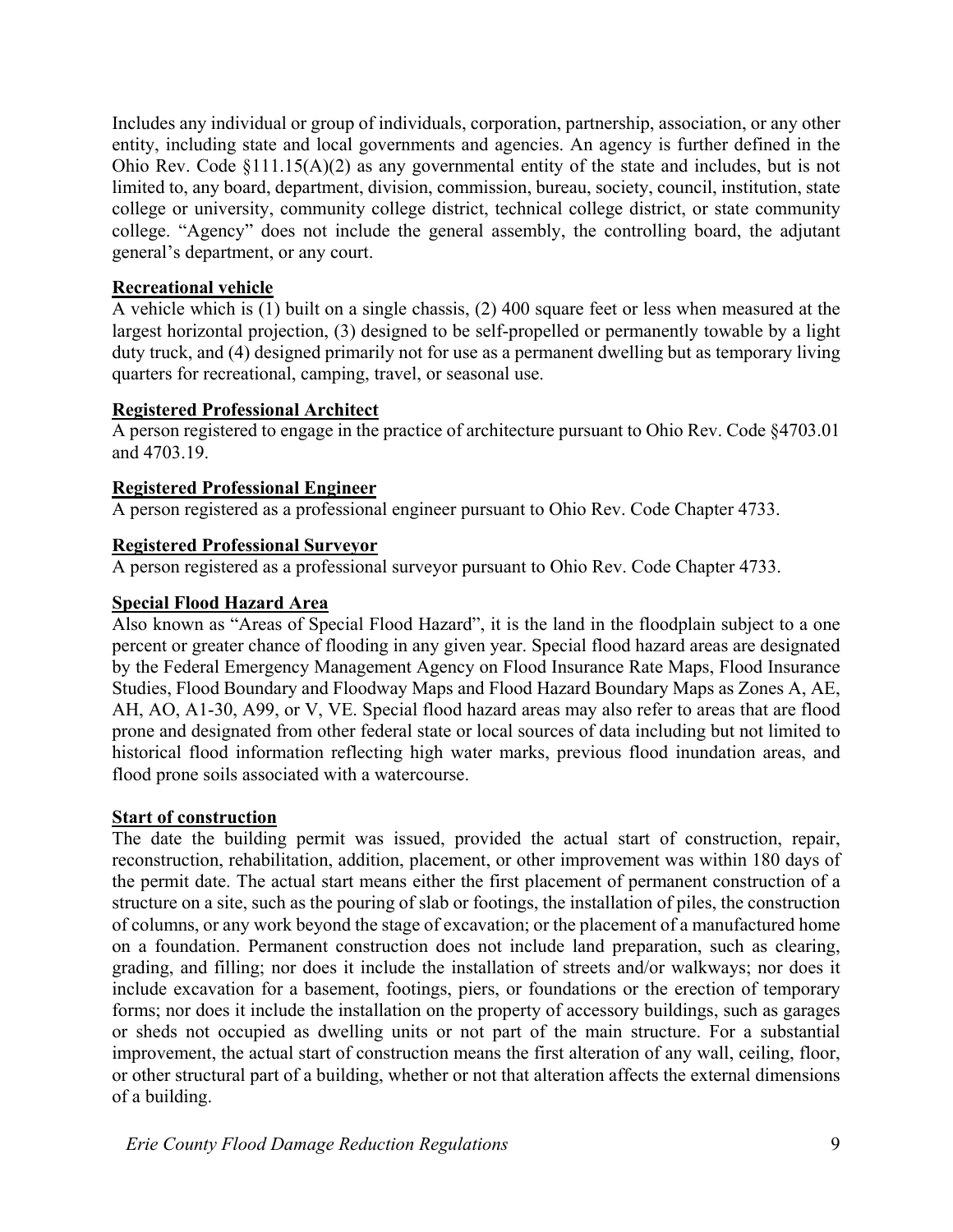# **Structure**

A walled and roofed building, manufactured home, or gas or liquid storage tank that is principally above ground.

# **Substantial Damage**

Damage of any origin sustained by a structure whereby the cost of restoring the structure to the 'before damaged' condition would equal or exceed 50 percent of the market value of the structure before the damage occurred.

### **Substantial Improvement**

Any reconstruction, rehabilitation, addition, or other improvement of a structure, the cost of which equals or exceeds 50 percent of the market value of the structure before the "start of construction" of the improvement. This term includes structures, which have incurred "substantial damage," regardless of the actual repair work performed. The term does not, however, include:

- 1. Any project for improvement of a structure to correct existing violations of state or local health, sanitary, or safety code specifications which have been identified by the local code enforcement official and which are the minimum necessary to assure safe living conditions; or
- 2. Any alteration of a "historic structure," provided that the alteration would not preclude the structure's continued designation as a "historic structure".

# **Variance**

A grant of relief from the standards of these regulations.

#### **Violation**

The failure of a structure or other development to be fully compliant with these regulations.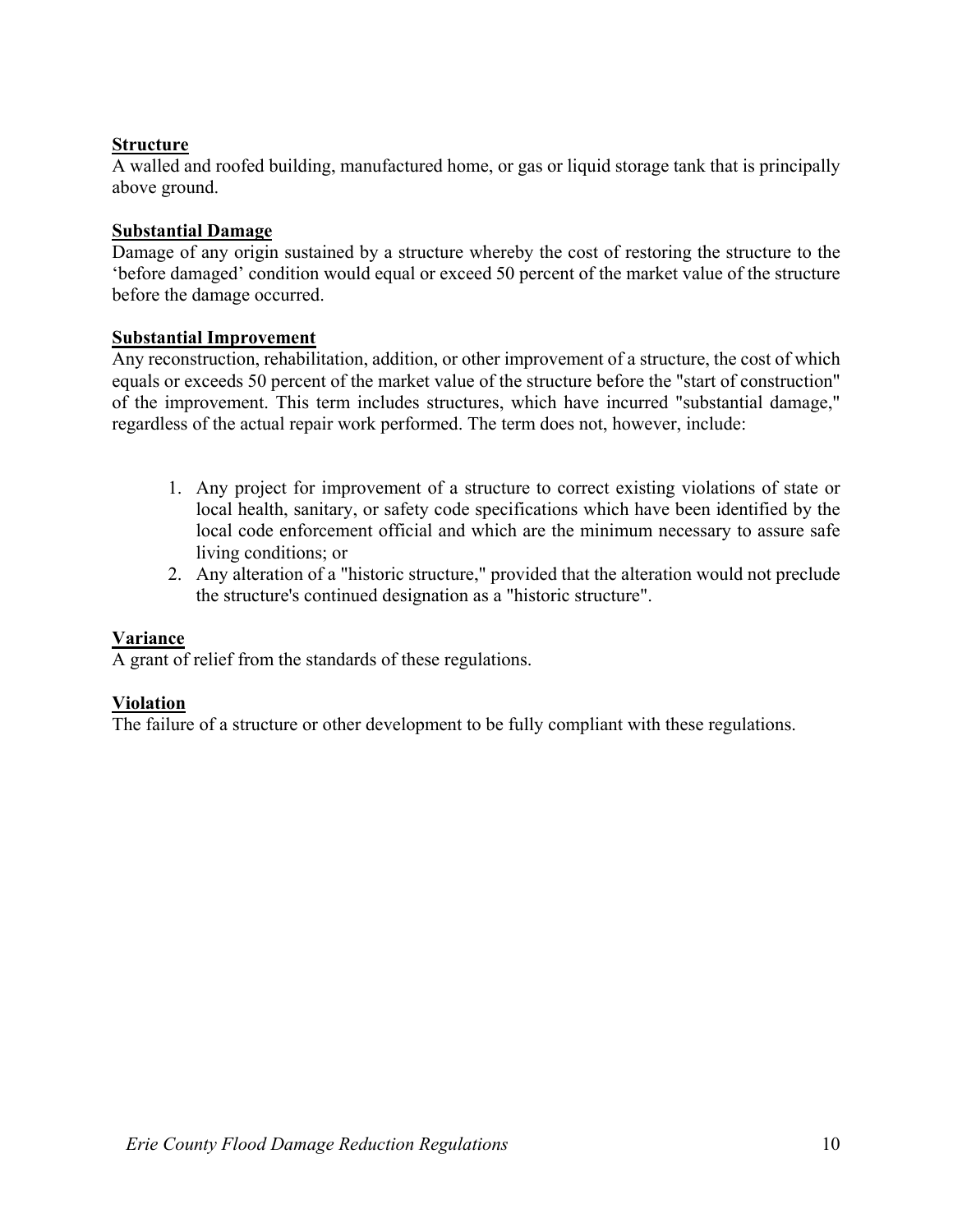# **SECTION 3.0: ADMINISTRATION**

## **3.1 Designation of the Floodplain Administrator**

The Director of Erie Regional Planning Commission or their designee is hereby appointed to administer and implement these regulations and is referred to herein as the Floodplain Administrator.

### **3.2 Duties and Responsibilities of the Floodplain Administrator**

The duties and responsibilities of the Floodplain Administrator shall include but are not limited to:

- A. Evaluate applications for permits to develop in special flood hazard areas.
- B. Interpret floodplain boundaries and provide flood hazard and flood protection elevation information.
- C. Issue permits to develop in special flood hazard areas when the provisions of these regulations have been met, or refuse to issue the same in the event of noncompliance.
- D. Inspect buildings and lands to determine whether any violations of these regulations have been committed.
- E. Make and permanently keep all records for public inspection necessary for the administration of these regulations including Flood Insurance Rate Maps, Letters of Map Amendment and Revision, records of issuance and denial of permits to develop in special flood hazard areas, determinations of whether development is in or out of special flood hazard areas for the purpose of issuing floodplain development permits, elevation certificates, floodproofing certificates, VE-zone construction certifications, variances, and records of enforcement actions taken for violations of these regulations.
- F. Enforce the provisions of these regulations.
- G. Provide information, testimony, or other evidence as needed during variance hearings.
- H. Coordinate map maintenance activities and FEMA follow-up.
- I. Conduct substantial damage determinations to determine whether existing structures, damaged from any source and in special flood hazard areas identified by FEMA, must meet the development standards of these regulations.

# **3.3 Floodplain Development Permits**

It shall be unlawful for any person to begin construction or other development activity including but not limited to filling, grading, construction, alteration, remodeling, or expanding any structure; or alteration of any watercourse wholly within, partially within or in contact with any identified special flood hazard area, as established in Section 1.6, until a floodplain development permit is obtained from the Floodplain Administrator. Such floodplain development permit shall show that the proposed development activity is in conformity with the provisions of these regulations. No such permit shall be issued by the Floodplain Administrator until the requirements of these regulations have been met.

# **3.4 Application Required**

An application for a floodplain development permit shall be required for all development activities located wholly within, partially within, or in contact with an identified special flood hazard area. Such application shall be made by the owner of the property or his/her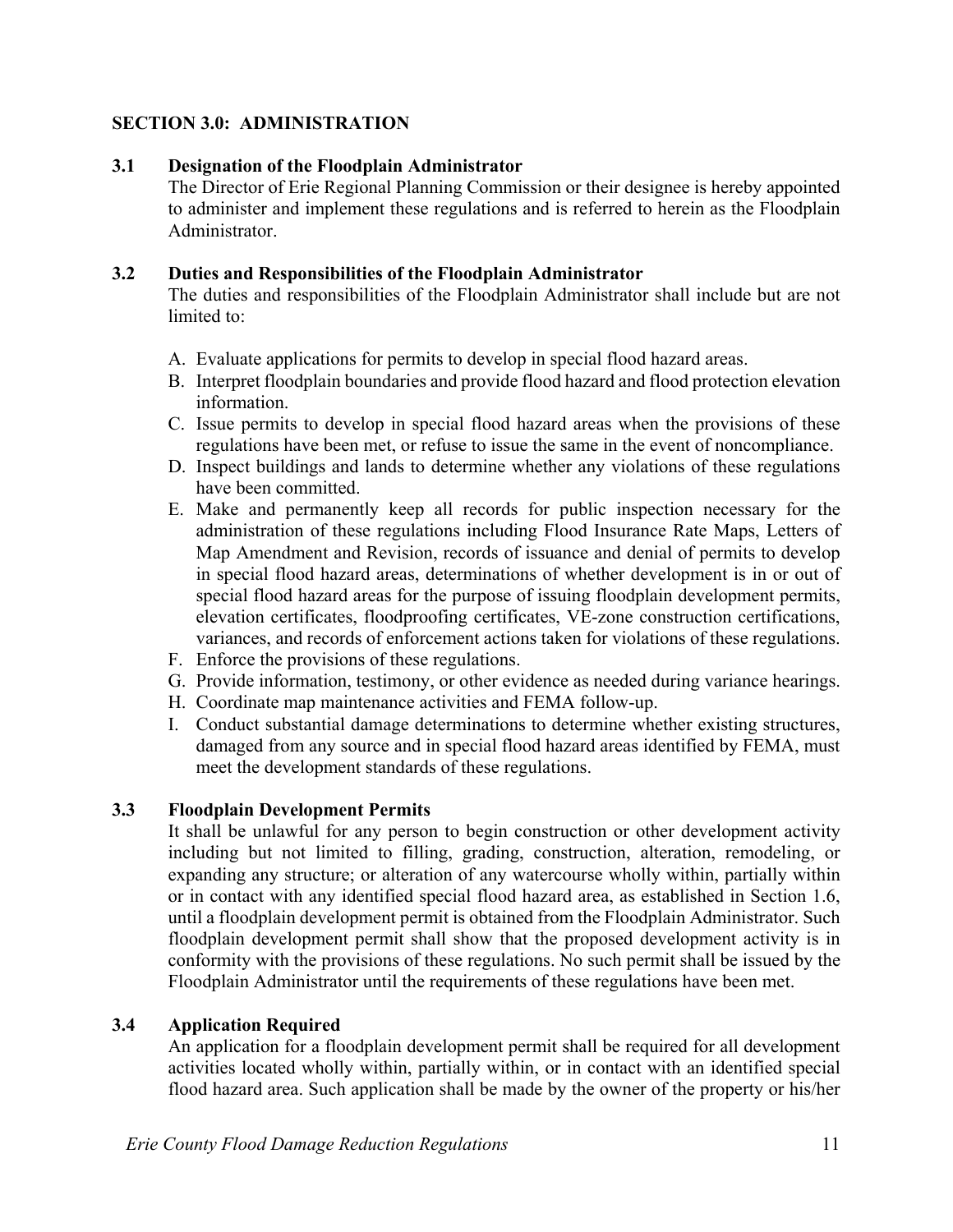authorized agent, herein referred to as the applicant, prior to the actual commencement of such construction on a form furnished for that purpose. Where it is unclear whether a development site is in a special flood hazard area, the Floodplain Administrator may require an application for a floodplain development permit to determine the development's location. Such applications shall include, but not be limited to:

- A. Site plans drawn to scale showing the nature, location, dimensions, and topography of the area in question; the location of existing or proposed structures, fill, storage of materials, drainage facilities, and the location of the foregoing.
- B. Elevation of the existing, natural ground where structures are proposed.
- C. Elevation of the lowest floor, including basement, of all proposed structures.
- D. Such other material and information as may be requested by the Floodplain Administrator to determine conformance with, and provide enforcement of these regulations.
- E. Technical analyses conducted by the appropriate design professional registered in the State of Ohio and submitted with an application for a floodplain development permit when applicable:
	- 1. Floodproofing certification for non-residential floodproofed structure as required in Section 4.5.
	- 2. Certification that fully enclosed areas below the lowest floor of a structure not meeting the design requirements of Section 4.4(E) are designed to automatically equalize hydrostatic flood forces.
	- 3. Description of any watercourse alteration or relocation that the flood carrying capacity of the watercourse will not be diminished, and maintenance assurances as required in Section 4.9(C).
	- 4. A hydrologic and hydraulic analysis demonstrating that the cumulative effect of proposed development, when combined with all other existing and anticipated development will not increase the water surface elevation of the base flood by more than one foot in special flood hazard areas where the Federal Emergency Management Agency has provided base flood elevations but no floodway as required by Section 4.9(B).
	- 5. A hydrologic and hydraulic engineering analysis showing impact of any development on flood heights in an identified floodway as required by Section 4.9(A).
	- 6. Generation of base flood elevation(s) for subdivision and other new developments as required by Section 4.3.
	- 7. Certification of structural design and methods of construction for VE zone construction as required by Section 4.10(A).
	- 8. Certification of breakaway wall design, when applicable, as provided in Section 4.10(B).
- F. A Floodplain Development Permit Application Fee set by the Schedule of Fees adopted by Erie County.

#### **3.5 Review and Approval of a Floodplain Development Permit Application**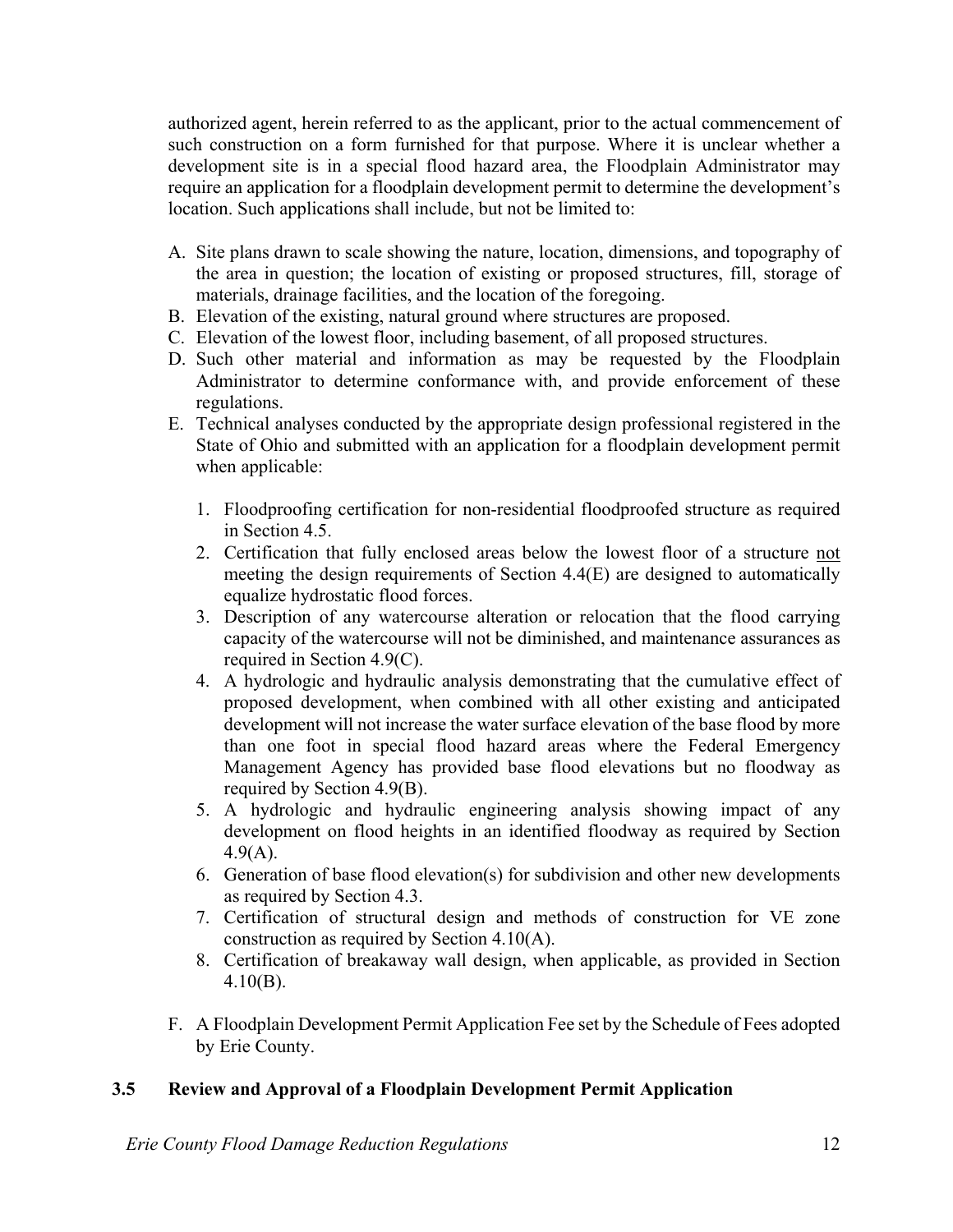### **A. Review**

- 1. After receipt of a complete application, the Floodplain Administrator shall review the application to ensure that the standards of these regulations have been met. No floodplain development permit application shall be reviewed until all information required in Section 3.4 has been received by the Floodplain Administrator.
- 2. The Floodplain Administrator shall review all floodplain development permit applications to assure that all necessary permits have been received from those federal, state or local governmental agencies from which prior approval is required. The applicant shall be responsible for obtaining such permits as required including permits issued by the U.S. Army Corps of Engineers under Section 10 of the Rivers and Harbors Act and Section 404 of the Clean Water Act, and the Ohio Environmental Protection Agency under Section 401 of the Clean Water Act.

# **B. Approval**

Within thirty (30) days after the receipt of a complete application, the Floodplain Administrator shall either approve or disapprove the application. If the Floodplain Administrator is satisfied that the development proposed in the floodplain development application conforms to the requirements of this ordinance, the Floodplain Administrator shall issue the permit. All floodplain development permits shall be conditional upon the commencement of work within 180 days. A floodplain development permit shall expire 180 days after issuance unless the permitted activity has been substantially begun and is thereafter pursued to completion.

# **3.6 Inspections**

The Floodplain Administrator shall make periodic inspections at appropriate times throughout the period of construction in order to monitor compliance with permit conditions.

# **3.7 Post-Construction Certifications Required**

The following as-built certifications are required after a floodplain development permit has been issued:

- A. For new or substantially improved residential structures, or nonresidential structures that have been elevated, the applicant shall have a *Federal Emergency Management Agency Elevation Certificate* completed by a registered professional surveyor to record as-built elevation data. For elevated structures in Zone A and Zone AO areas without a base flood elevation, the elevation certificate may be completed by the property owner or owner's representative.
- B. For all development activities subject to the standards of Section 3.11(A), a Letter of Map Revision.
- C. For new or substantially improved nonresidential structures that have been floodproofed in lieu of elevation, where allowed, the applicant shall supply a completed *Floodproofing Certificate for Non-Residential Structures* completed by a registered professional engineer or architect together with associated documentation.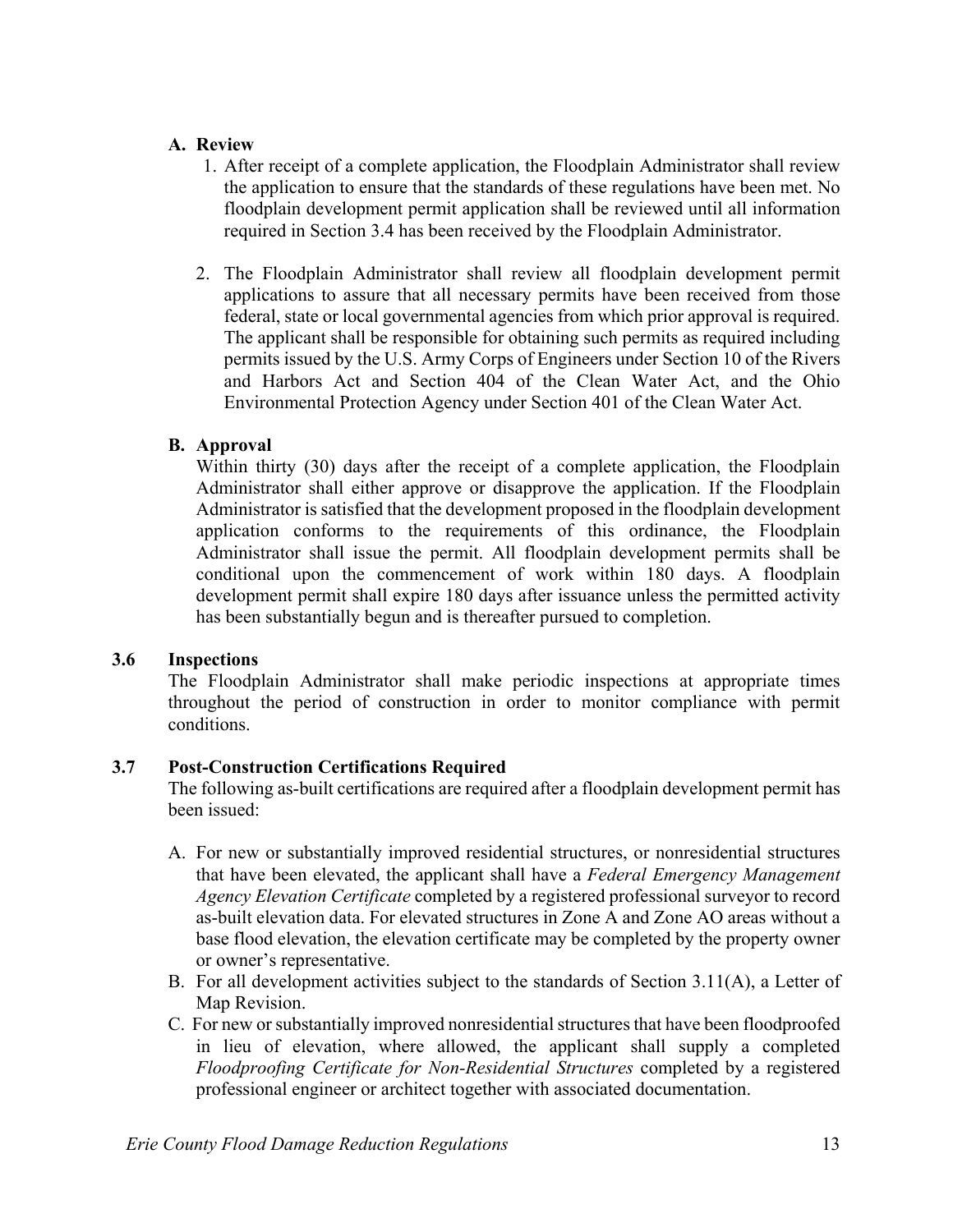## **3.8 Revoking a Floodplain Development Permit**

A floodplain development permit shall be revocable, if among other things, the actual development activity does not conform to the terms of the application and permit granted thereon. In the event of the revocation of a permit, an appeal may be taken to Variance Board for Counties in accordance with Section 5 of these regulations.

## **3.9 Exemption from Filing a Development Permit**

An application for a floodplain development permit shall not be required for maintenance work such as roofing, painting, and basement sealing, or for small nonstructural development activities (except for filling and grading) valued at less than \$2500.

### **3.10 State and Federal Development**

- A. Development that is funded, financed, undertaken, or preempted by state agencies shall comply with minimum NFIP criteria.
- B. Before awarding funding or financing or granting a license, permit, or other authorization for a development that is or is to be located within a 100-year floodplain, a state agency shall require the applicant to demonstrate to the satisfaction of the agency that the development will comply with minimum NFIP criteria and any applicable local floodplain management resolution or ordinance as required by Ohio Revised Code Section 1521.13. This includes, but is not limited to:
	- 1. Development activities in an existing or proposed manufactured home park that are under the authority of the Ohio Department of Commerce and subject to the flood damage reduction provisions of the Ohio Administrative Code Section 4781-12.
	- 2. Major utility facilities permitted by the Ohio Power Siting Board under Section 4906 of the Ohio Revised Code.
	- 3. Hazardous waste disposal facilities permitted by the Hazardous Waste Siting Board under Section 3734 of the Ohio Revised Code.
- C. Development activities undertaken by a federal agency and which are subject to Federal Executive Order 11988 – Floodplain Management.

1. Each federal agency has a responsibility to evaluate the potential effects of any actions it may take in a floodplain; to ensure that its planning programs and budget request reflect consideration of flood hazards and floodplain management; and to prescribe procedures to implement the policies and requirements of EO 11988.

#### **3.11 Map Maintenance Activities**

To meet National Flood Insurance Program minimum requirements to have flood data reviewed and approved by FEMA, and to ensure that Erie County flood maps, studies and other data identified in Section 1.6 accurately represent flooding conditions so appropriate floodplain management criteria are based on current data, the following map maintenance activities are identified:

#### **A. Requirement to Submit New Technical Data**

 1. For all development proposals that impact floodway delineations or base flood elevations, the community shall ensure that technical data reflecting such changes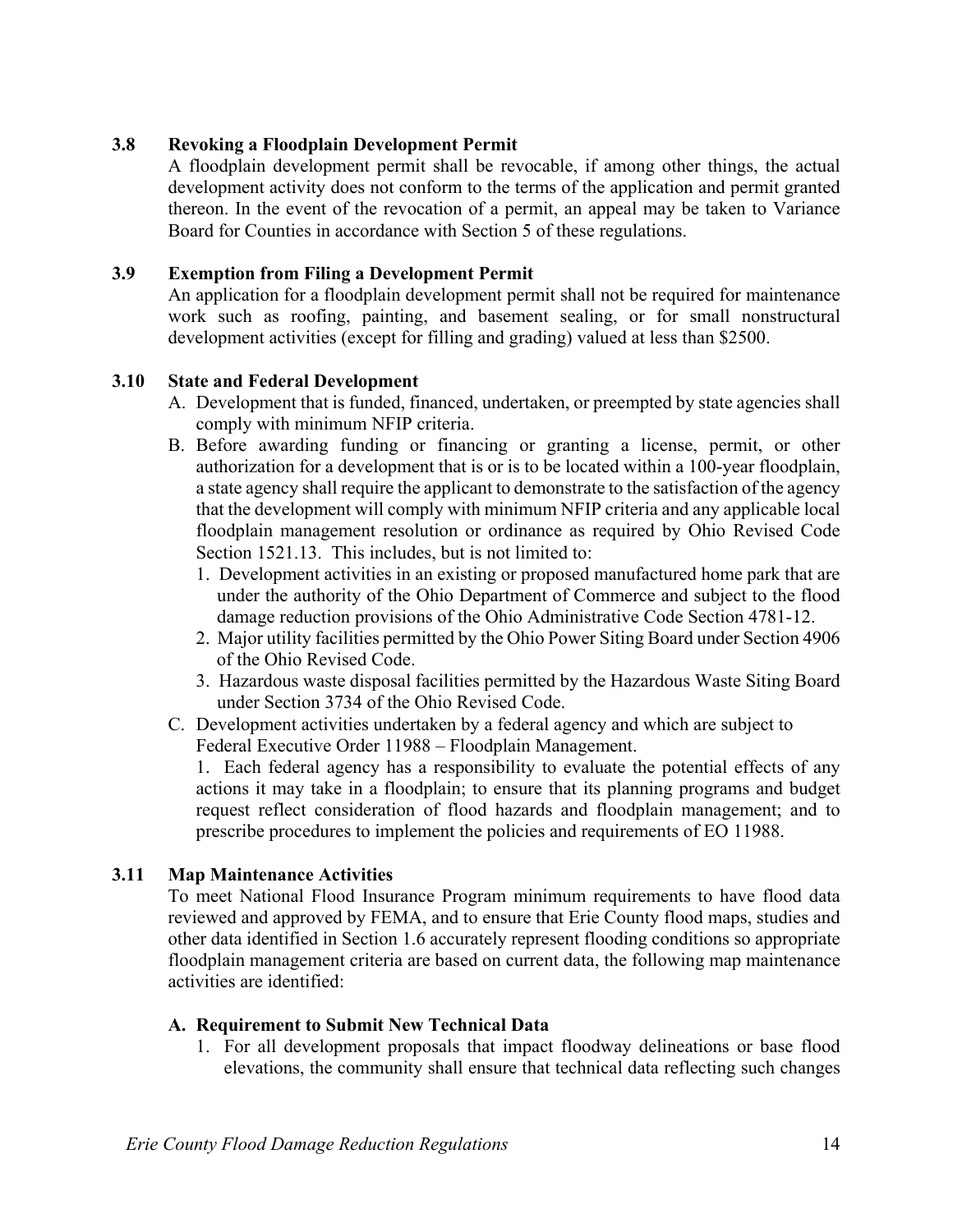be submitted to FEMA within six months of the date such information becomes available. These development proposals include:

- a. Floodway encroachments that increase or decrease base flood elevations or alter floodway boundaries;
- b. Fill sites to be used for the placement of proposed structures where the applicant desires to remove the site from the special flood hazard area;
- c. Alteration of watercourses that result in a relocation or elimination of the special flood hazard area, including the placement of culverts; and
- d. Subdivision or other new development proposals requiring the establishment of base flood elevations in accordance with Section 4.3.
- 2. It is the responsibility of the applicant to have technical data, required in accordance with Section 3.11(A), prepared in a format required for a Conditional Letter of Map Revision or Letter of Map Revision, and submitted to FEMA. Submittal and processing fees for these map revisions shall be the responsibility of the applicant.
- 3. The Floodplain Administrator shall require a Conditional Letter of Map Revision prior to the issuance of a floodplain development permit for:
	- a. Proposed floodway encroachments that increase the base flood elevation; and
	- b. Proposed development which increases the base flood elevation by more than one foot in riverine areas where FEMA has provided base flood elevations but no floodway.
- 4. Floodplain development permits issued by the Floodplain Administrator shall be conditioned upon the applicant obtaining a Letter of Map Revision from FEMA for any development proposal subject to Section 3.11(A)(1).

#### **B. Right to Submit New Technical Data**

The Floodplain Administrator may request changes to any of the information shown on an effective map that does not impact floodplain or floodway delineations or base flood elevations, such as labeling or planimetric details. Such a submission shall include appropriate supporting documentation made in writing by the President of the Erie County Commissioners and may be submitted at any time.

#### **C. Annexation / Detachment**

Upon occurrence, the Floodplain Administrator shall notify FEMA in writing whenever the boundaries of Erie County have been modified by annexation or the community has assumed authority over an area, or no longer has authority to adopt and enforce floodplain management regulations for a particular area. In order that Erie County's Flood Insurance Rate Map accurately represent Erie County boundaries, include within such notification a copy of a map of Erie County suitable for reproduction, clearly showing the new corporate limits or the new area for which Erie County has assumed or relinquished floodplain management regulatory authority.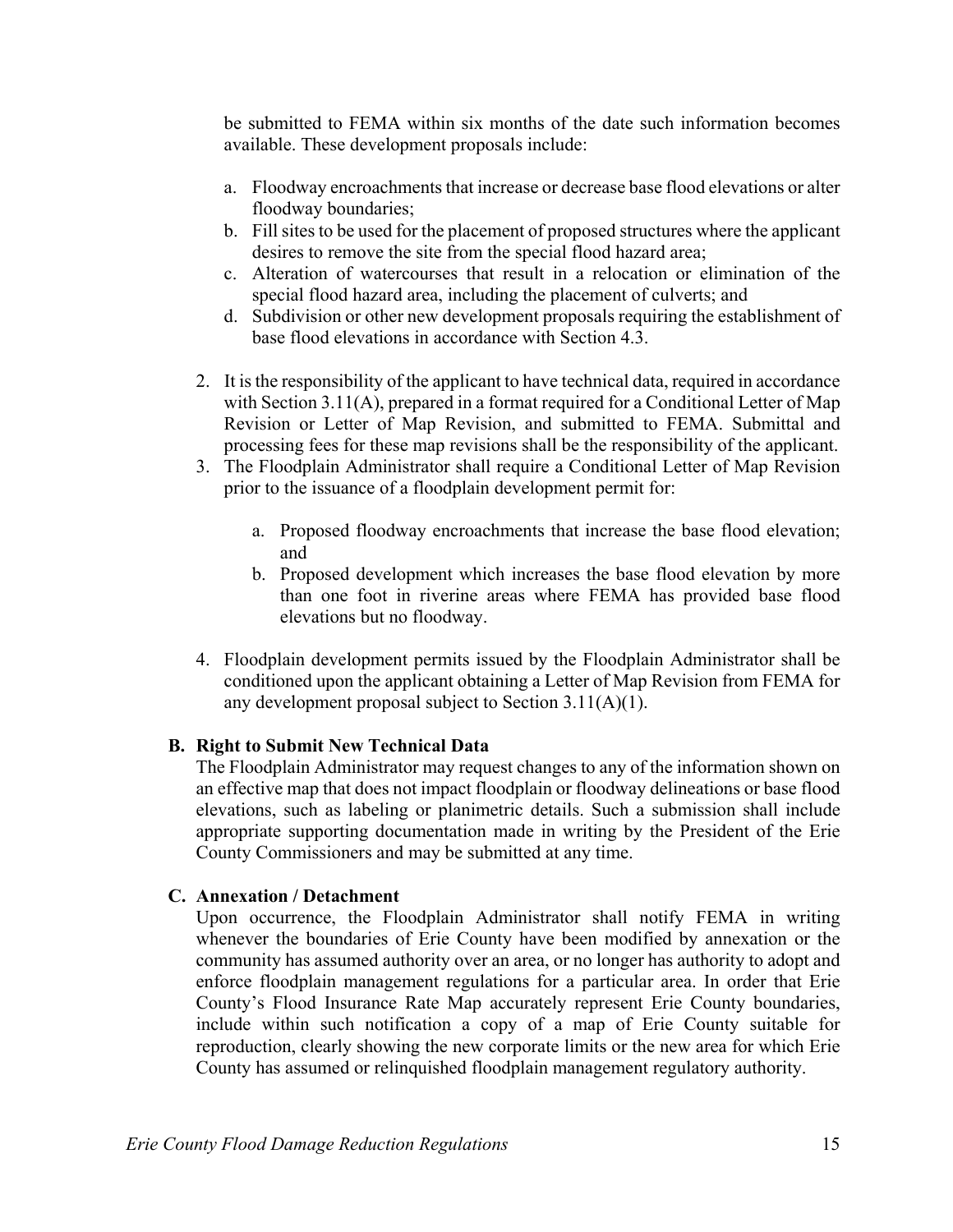# **3.12 Data Use and Flood Map Interpretation**

The following guidelines shall apply to the use and interpretation of maps and other data showing areas of special flood hazard:

- A. In areas where FEMA has not identified special flood hazard areas, or in FEMA identified special flood hazard areas where base flood elevation and floodway data have not been identified, the Floodplain Administrator shall review and reasonably utilize any other flood hazard data available from a federal, state, or other source.
- B. Base flood elevations and floodway boundaries produced on FEMA flood maps and studies shall take precedence over base flood elevations and floodway boundaries by any other source that reflect a reduced floodway width and/or lower base flood elevations. Other sources of data, showing increased base flood elevations and/or larger floodway areas than are shown on FEMA flood maps and studies, shall be reasonably used by the Floodplain Administrator.
- C. The Floodplain Administrator shall make interpretations, where needed, as to the exact location of the flood boundaries and areas of special flood hazard. A person contesting the determination of the location of the boundary shall be given a reasonable opportunity to appeal the interpretation as provided in Section 5.0, Appeals and Variances.
- D. Where an existing or proposed structure or other development is affected by multiple flood zones, by multiple base flood elevations, or both, the development activity must comply with the provisions of this ordinance applicable to the most restrictive flood zone and the highest base flood elevation affecting any part of the existing or proposed structure; or for other developments, affecting any part of the area of the development.

# **3.13 Use of Preliminary Flood Insurance Rate Map and/or Flood Insurance Study Data**

- A. Zone A:
	- 1. Within Zone A areas designated on an effective FIRM, data from the preliminary FIRM and/or FIS shall reasonably utilized as best available data.
	- 2. When all appeals have been resolved and a notice of final food elevation determination has been provided in a Letter of Final Determination (LFD), BFE and floodway data from the preliminary FIRM and/or FIS shall be used for regulating development.
- B. Zones AE, A1-30, AH, AO, VE, and V1-30:
	- 1. BFE and floodway data from a preliminary FIS or FIRM restudy are not required to be used in lieu of BFE and floodway data contained in an existing effective FIS and FIRM. However,
		- a. Where BFEs increase in a restudied area, communities have the responsibility to ensure that new or substantially improved structures are protected. Communities are encouraged to reasonably utilize preliminary FIS or FIRM data in instances where BFEs increase and floodways are revised to ensure that the health, safety, and property of their citizens are protected.
		- b. Where BFEs decrease, preliminary FIS or FIRM data should not be used to regulate floodplain development until the LFD has been issued or until all appeals have been resolved.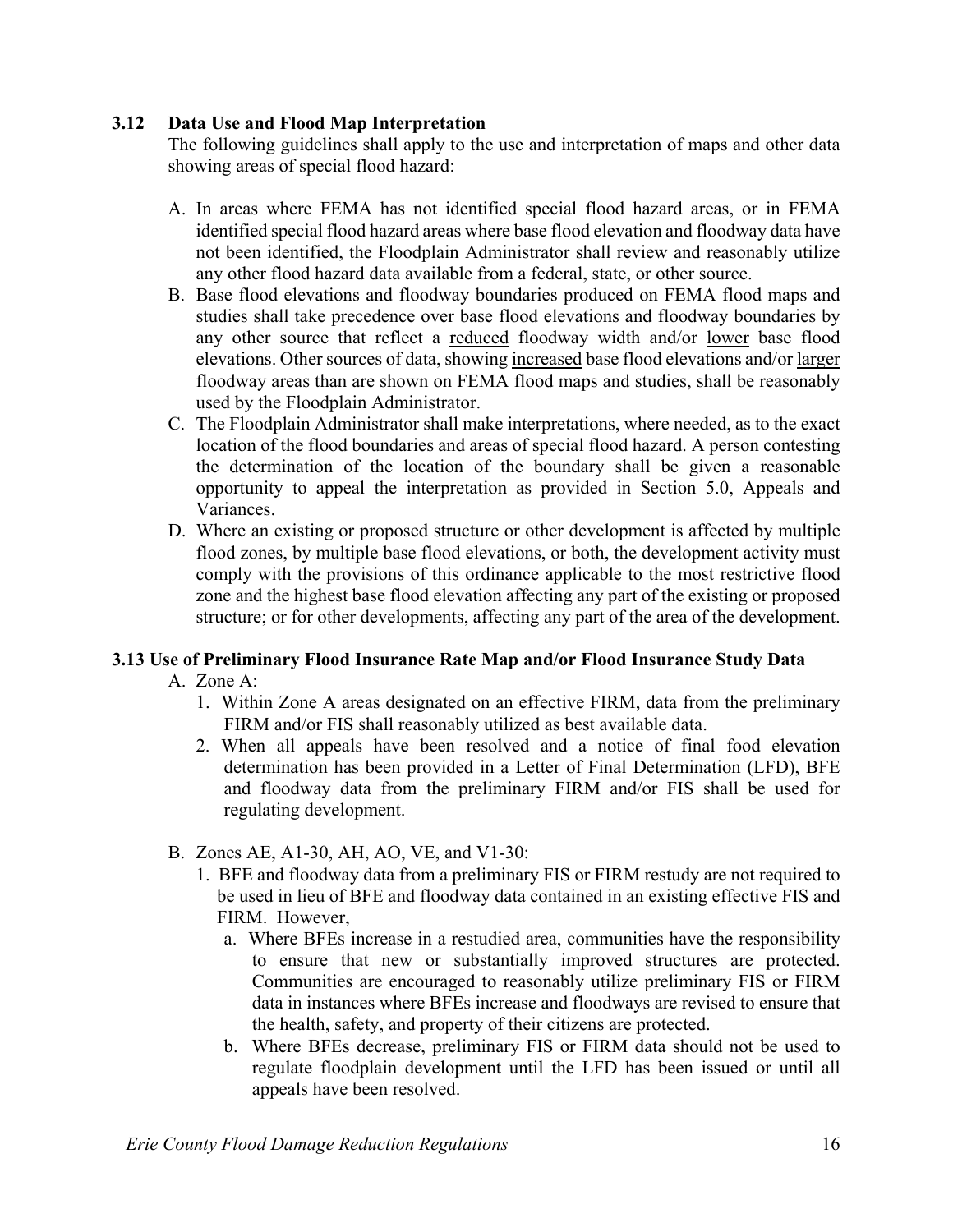- 2. If a preliminary FIRM or FIS has designated floodways where none had previously existed, communities should reasonably utilize this data in lieu of applying the encroachment performance standard of Section 4.9(B) since the data in the draft or preliminary FIS represents the best data available.
- C. Zones B, C, and X:
	- 1. Use of BFE and floodway data from a preliminary FIRM or FIS are not required for areas designated as Zone B, C, or X on the effective FIRM which are being revised to Zone AE, A1-30, AH, AO, VE, or V1-30. Communities are encouraged to reasonably utilize preliminary FIS or FIRM data to ensure that the health, safety, and property of their citizens are protected.

# **3.14 Substantial Damage Determinations**

 Damages to structures may result from a variety of causes including flood, tornado, wind, heavy snow, fire, *etc.* After such a damage event, the Floodplain Administrator shall:

- A. Determine whether damaged structures are located in special flood hazard areas;
- B. Conduct substantial damage determinations for damaged structures located in special flood hazard areas; and
- C. Require owners of substantially damaged structures to obtain a floodplain development permit prior to repair, rehabilitation, or reconstruction.

 Additionally, the Floodplain Administrator may implement other measures to assist with the substantial damage determination and subsequent repair process. These measures include issuing press releases, public service announcements, and other public information materials related to the floodplain development permits and repair of damaged structures; coordinating with other federal, state, and local agencies to assist with substantial damage determinations; providing owners of damaged structures materials and other information related to the proper repair of damaged structures in special flood hazard areas; and assist owners of substantially damaged structures with Increased Cost of Compliance insurance claims.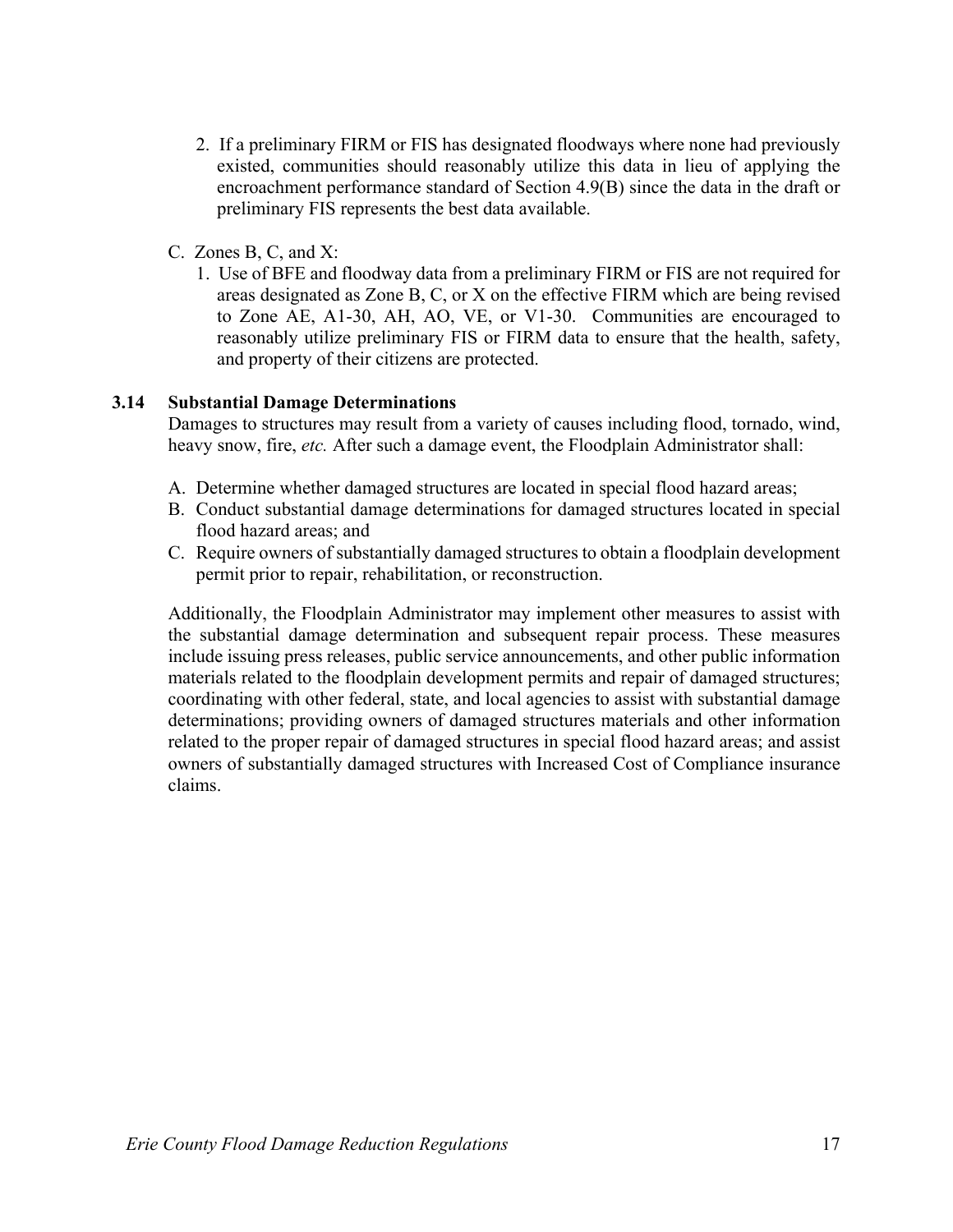# **SECTION 4.0: USE AND DEVELOPMENT STANDARDS FOR FLOOD HAZARD REDUCTION**

The following use and development standards apply to development wholly within, partially within, or in contact with any special flood hazard area as established in Section 1.6, 3.12(A), or 3.13:

### **4.1 Use Regulations**

### **A. Permitted Uses**

All uses not otherwise prohibited in this section or any other applicable land use regulation adopted by Erie County are allowed provided they meet the provisions of these regulations.

### **B. Prohibited Uses**

New construction of any residential or nonresidential structures in floodway areas.

### **4.2 Water and Wastewater Systems**

The following standards apply to all water supply, sanitary sewerage and waste disposal systems in the absence of any more restrictive standard provided under the Ohio Revised Code or applicable state rules:

- A. All new and replacement water supply systems shall be designed to minimize or eliminate infiltration of floodwaters into the systems;
- B. New and replacement sanitary sewerage systems shall be designed to minimize or eliminate infiltration of flood waters into the systems and discharge from the systems into flood waters; and,
- C. On-site waste disposal systems shall be located to avoid impairment to or contamination from them during flooding.

# **4.3 Subdivisions and Other New Developments**

- A. All subdivision proposals and all other proposed new development shall be consistent with the need to minimize flood damage and are subject to all applicable standards in these regulations;
- B. All subdivision proposals and all other proposed new development shall have public utilities and facilities such as sewer, gas, electrical, and water systems located and constructed to minimize or eliminate flood damage;
- C. All subdivision proposals and all other proposed new development shall have adequate drainage provided to reduce exposure to flood damage; and
- D. In all areas of special flood hazard where base flood elevation data are not available, the applicant shall provide a hydrologic and hydraulic engineering analysis that generates base flood elevations for all subdivision proposals and other proposed developments containing at least 50 lots or 5 acres, whichever is less.
- E. The applicant shall meet the requirement to submit technical data to FEMA in Section  $3.11(A)(1)(d)$  when a hydrologic and hydraulic analysis is completed that generates base flood elevations as required by Section 4.3(D).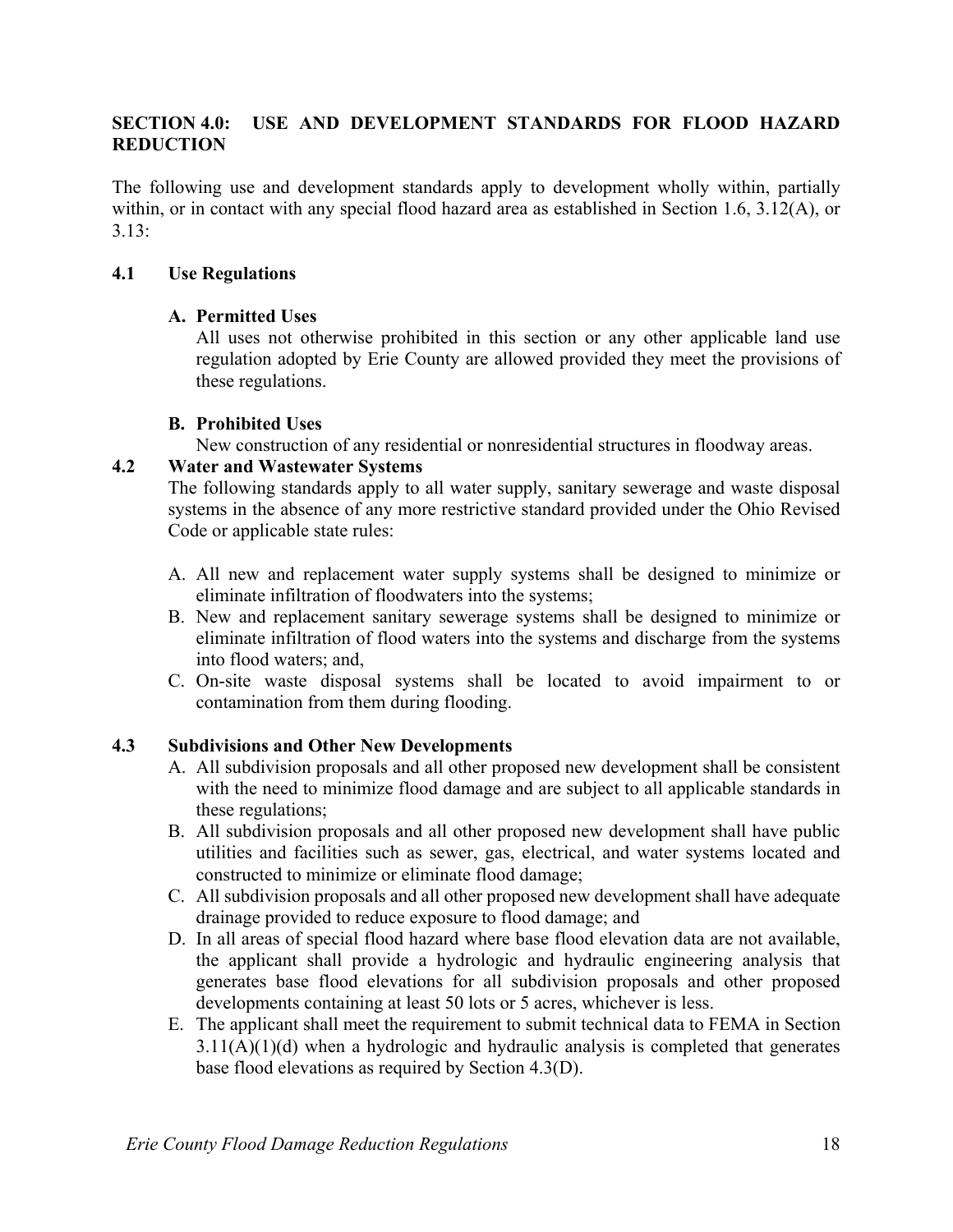F. For all new subdivisions, applicants should refer to the Erie County Subdivision Regulations, Article 800.

## **4.4 Residential Structures**

The requirements of Section 4.4 apply to new construction of residential structures and to substantial improvements of residential structures in zones A, A1-30, AE, AO, and AH, when designated on the community's effective FIRM, and when designated on a preliminary or final FIRM issued by FEMA under the circumstances provided in Section 3.13.

- A. New construction and substantial improvements shall be anchored to prevent flotation, collapse, or lateral movement of the structure resulting from hydrodynamic and hydrostatic loads, including the effects of buoyancy. Where a structure, including its foundation members, is elevated on fill to or above the base flood elevation, the requirements for anchoring (4.4(A)) and construction materials resistant to flood damage (4.4(B)) are satisfied.
- B. New construction and substantial improvements shall be constructed with methods and materials resistant to flood damage.
- C. New construction and substantial improvements shall be constructed with electrical, heating, ventilation, plumbing and air conditioning equipment and other service facilities that are designed and/or elevated so as to prevent water from entering or accumulating within the components during conditions of flooding.
- D. New construction and substantial improvement of any residential structure, including manufactured homes, shall have the lowest floor, including basement, elevated to or above the flood protection elevation. Where flood protection elevation data are not available, the structure shall have the lowest floor, including basement, elevated at least two feet above the highest adjacent natural grade. In Zone AO areas with no elevations specified, the structure shall have the lowest floor, including basement, elevated at least two feet above the highest adjacent natural grade.
- E. New construction and substantial improvements, including manufactured homes, that do not have basements and that are elevated to the flood protection elevation using pilings, columns, posts, or solid foundation perimeter walls with openings to allow the automatic equalization of hydrostatic pressure may have an enclosure below the lowest floor provided the enclosure meets the following standards:
	- 1. Be used only for the parking of vehicles, building access, or storage; and
	- 2. be designed and certified by a registered professional engineer or architect to automatically equalize hydrostatic flood forces on exterior walls by allowing for the entry and exit of floodwaters; or
	- 3. have a minimum of two openings on different walls having a total net area not less than one square inch for every square foot of enclosed area, and the bottom of all such openings being no higher than one foot above grade. The openings may be equipped with screens, louvers, or other coverings or devices provided that they permit the automatic entry and exit of floodwaters.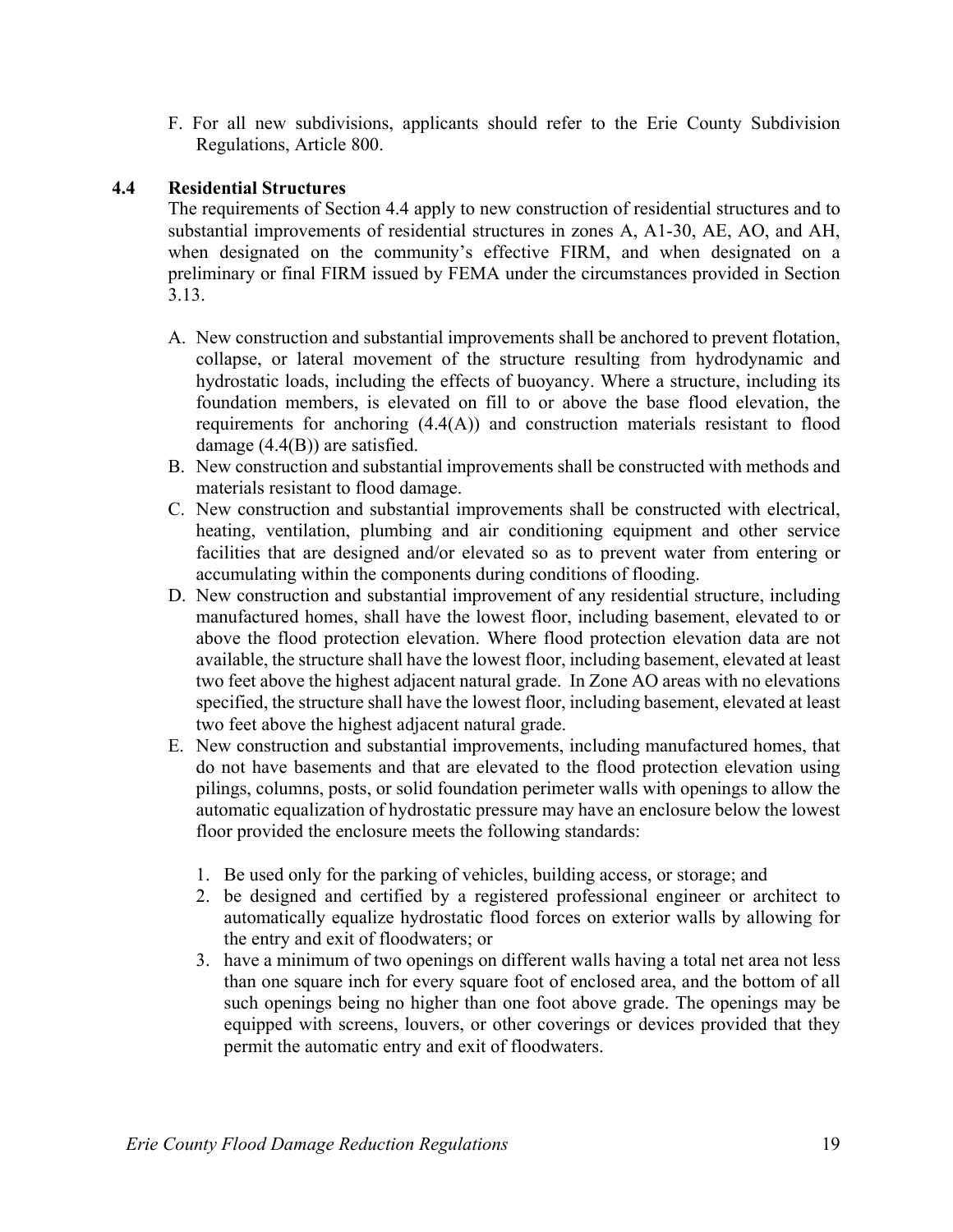- F. Manufactured homes shall be affixed to a permanent foundation and anchored to prevent flotation, collapse or lateral movement of the structure resulting from hydrodynamic and hydrostatic loads, including the effects of buoyancy. Methods of anchoring may include, but are not limited to, use of over-the-top or frame ties to ground anchors.
- G. Repair or rehabilitation of historic structures upon a determination that the proposed repair or rehabilitation will not preclude the structure's continued designation as a historic structure and is the minimum necessary to preserve the historic character and design of the structure, shall be exempt from the development standards of Section 4.4.
- H. In AO and AH Zones, new construction and substantial improvement shall have adequate drainage paths around structures on slopes to guide floodwaters around and away from the structure.

# **4.5 Nonresidential Structures**

The requirements of Section 4.5 apply to new construction and to substantial improvements of nonresidential structures in zones A, A1-30, AE, AO, and AH, when designated on the community's effective FIRM, and when designated on a preliminary or final FIRM issued by FEMA under the circumstances provided in Section 3.13.

- A. New construction and substantial improvement of any commercial, industrial or other nonresidential structure shall meet the requirements of Section 4.4 (A) – (C) and (E) – (G).
- B. New construction and substantial improvement of any commercial, industrial or other non-residential structure shall either have the lowest floor, including basement, elevated to or above the level of the flood protection elevation; or, together with attendant utility and sanitary facilities, shall meet all of the following standards:
	- 1. Be dry floodproofed so that the structure is watertight with walls substantially impermeable to the passage of water to the level of the flood protection elevation;
	- 2. Have structural components capable of resisting hydrostatic and hydrodynamic loads and effects of buoyancy; and,
	- 3. Be certified by a registered professional engineer or architect, through the use of a *Federal Emergency Management Agency Floodproofing Certificate,* that the design and methods of construction are in accordance with Section 4.5(B)(1) and (2).
- C. Where flood protection elevation data are not available, the structure shall have the lowest floor, including basement, elevated at least two feet above the highest adjacent natural grade. In Zone AO areas with no elevations specified, the structure shall have the lowest floor, including basement, elevated at least two feet above the highest adjacent natural grade. In AO and AH Zones, new construction and substantial improvement shall have adequate drainage paths around structures on slopes to guide floodwaters around and away from the structure.

# **4.6 Accessory Structures**

Structures that are 600 square feet or less which are used for parking and storage only are exempt from elevation or dry floodproofing standards within zones A, A1-30, AE, AO,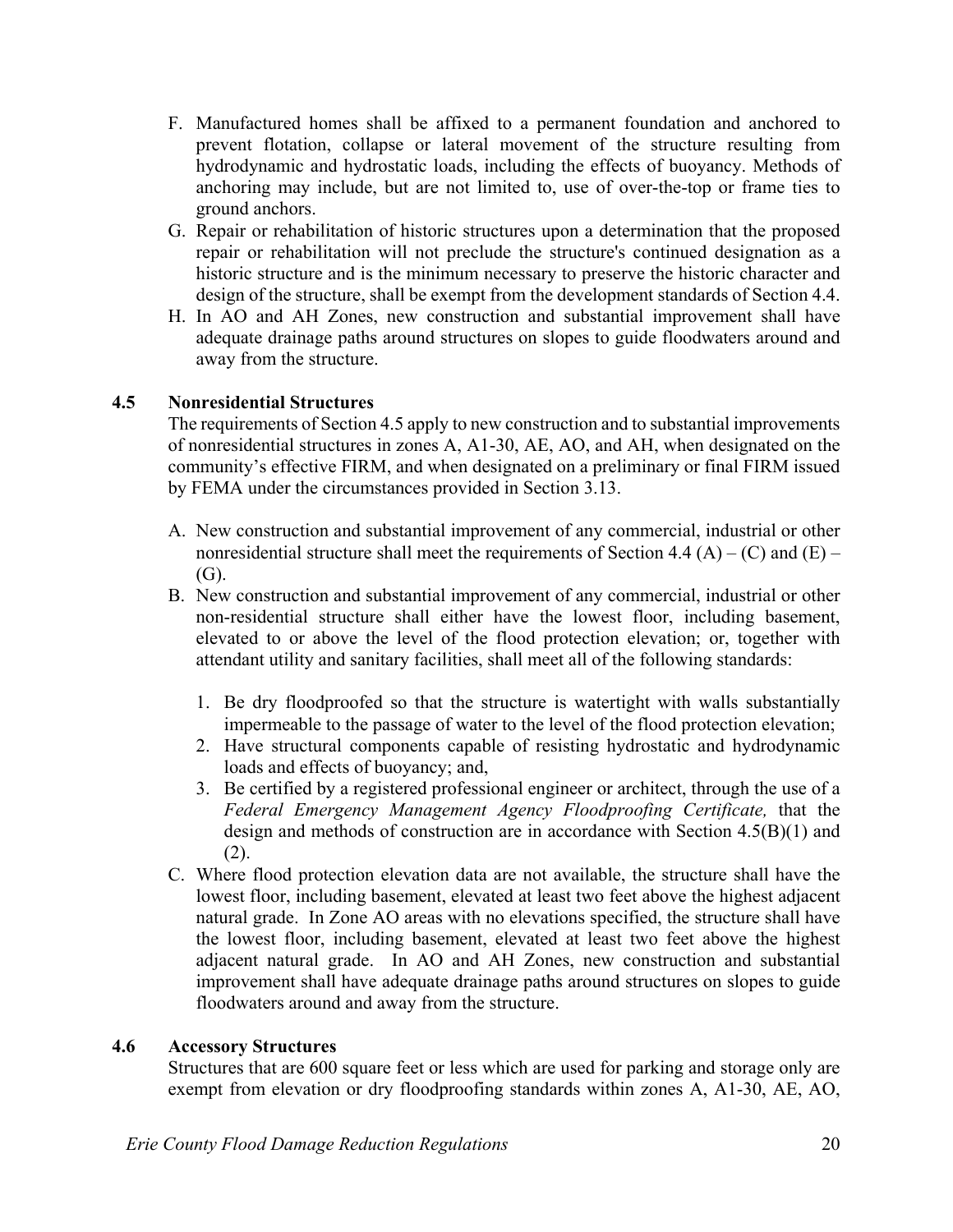and AH designated on the community's FIRM. Such structures must meet the following standards:

- A. They shall not be used for human habitation;
- B. They shall be constructed of flood resistant materials;
- C. They shall be constructed and placed on the lot to offer the minimum resistance to the flow of floodwaters;
- D. They shall be firmly anchored to prevent flotation;
- E. Service facilities such as electrical and heating equipment shall be elevated or floodproofed to or above the level of the flood protection elevation; and
- F. They shall meet the opening requirements of Section 4.4(E)(3);

### **4.7 Recreational Vehicles**

Recreational vehicles on sites within zones A, A1-A30, AE, AO, or AH must meet at least one of the following standards:

- A. They shall not be located on sites in special flood hazard areas for more than 180 days, or
- B. They must be fully licensed and ready for highway use, or
- C. They must be placed on the site pursuant to a floodplain development permit issued under Sections 3.3 and 3.4, and meet all standards of Section 4.4.

#### **4.8 Gas or Liquid Storage Tanks**

- A. Within zone A, A1-A30, AE, AO, or AH, new or substantially improved above ground gas or liquid storage tanks shall be anchored to prevent flotation or lateral movement resulting from hydrodynamic and hydrostatic loads.
- B. In zones V or VE, new or substantially improved above ground gas or liquid storage tanks shall be elevated with the bottom of the lowest horizontal supporting member above BFE on the landward side of buildings.
- C. In zones V or VE, new or substantially improved underground gas or liquid storage tanks must be installed below the lowest eroded ground elevation.

#### **4.9 Assurance of Flood Carrying Capacity**

Pursuant to the purpose and methods of reducing flood damage stated in these regulations, the following additional standards are adopted to assure that the reduction of the flood carrying capacity of watercourses is minimized:

#### **A. Development in Floodways**

1. In floodway areas, development shall cause no increase in flood levels during the occurrence of the base flood discharge. Prior to issuance of a floodplain development permit, the applicant must submit a hydrologic and hydraulic analysis, conducted by a registered professional engineer, demonstrating that the proposed development would not result in any increase in the base flood elevation; or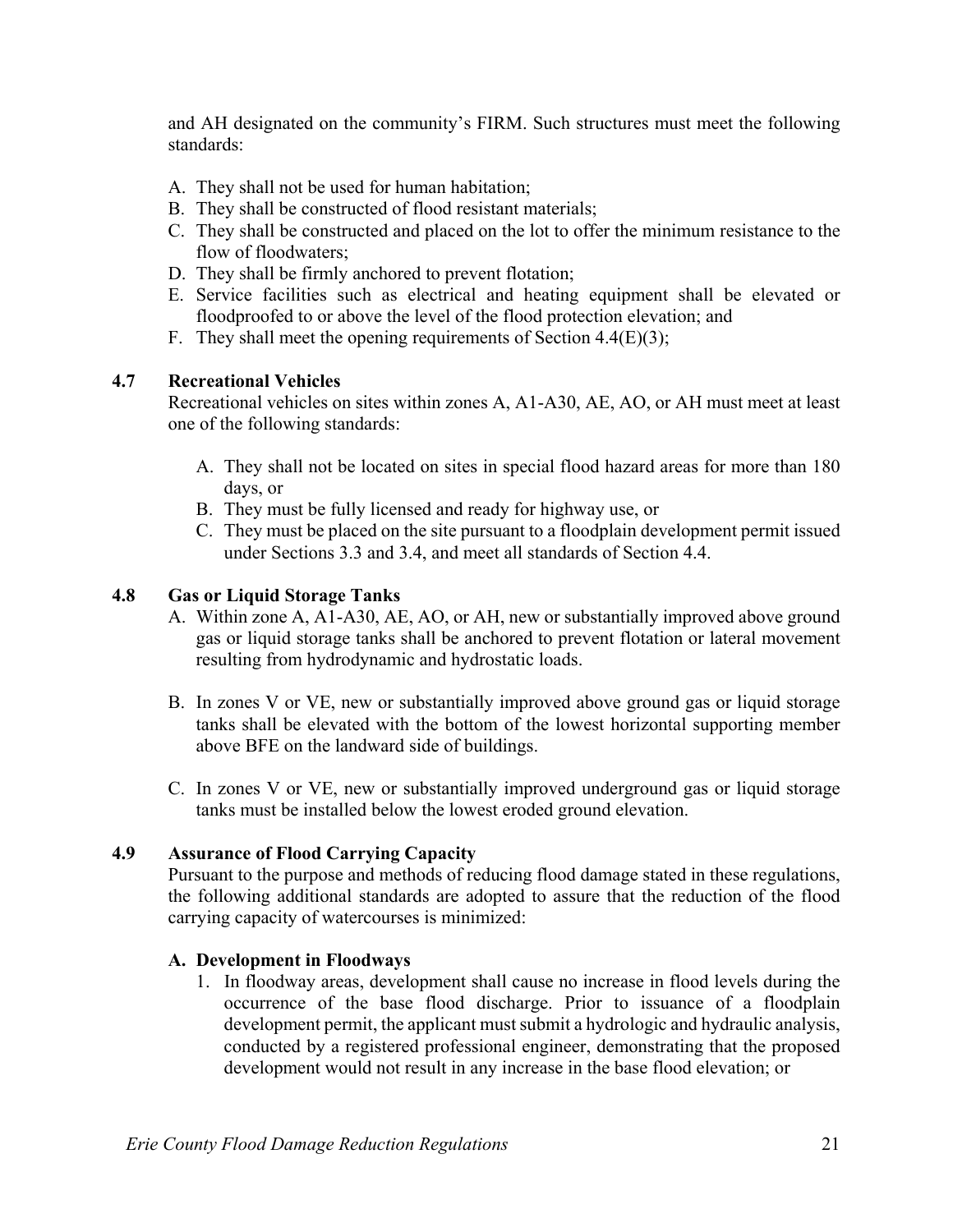- 2. Development in floodway areas causing increases in the base flood elevation may be permitted provided all of the following are completed by the applicant:
	- a. Meet the requirements to submit technical data in Section 3.11(A);
	- b. An evaluation of alternatives, which would not result in increased base flood elevations and an explanation why these alternatives are not feasible;
	- c. Certification that no structures are located in areas that would be impacted by the increased base flood elevation;
	- d. Documentation of individual legal notices to all impacted property owners within and outside the community, explaining the impact of the proposed action on their property; and
	- e. Concurrence of the President of the Board of County Commissioners of Erie County and the Chief Executive Officer of any other communities impacted by the proposed actions.

### **B. Development in Riverine Areas with Base Flood Elevations but No Floodways**

- 1. In riverine special flood hazard areas identified by FEMA where base flood elevation data are provided but no floodways have been designated, the cumulative effect of any proposed development, when combined with all other existing and anticipated development, shall not increase the base flood elevation more than 1.0 (one) foot at any point. Prior to issuance of a floodplain development permit, the applicant must submit a hydrologic and hydraulic analysis, conducted by a registered professional engineer, demonstrating that this standard has been met; or,
- 2. Development in riverine special flood hazard areas identified by FEMA where base flood elevation data are provided but no floodways have been designated causing more than one foot increase in the base flood elevation may be permitted provided all of the following are completed by the applicant:
	- a. An evaluation of alternatives which would result in an increase of one foot or less of the base flood elevation and an explanation why these alternatives are not feasible;
	- b. Section  $4.9(A)(2)$ , items (a) and (c)-(e).

# **C. Alterations of a Watercourse**

For the purpose of these regulations, a watercourse is altered when any change occurs within its banks. The extent of the banks shall be established by a field determination of the "bankfull stage." The field determination of "bankfull stage" shall be based on methods presented in Chapter 7 of the *USDA Forest Service General Technical Report RM-245, Stream Channel Reference Sites: An Illustrated Guide to Field Technique* or other applicable publication available from a Federal, State, or other authoritative source. For all proposed developments that alter a watercourse, the following standards apply:

 1. The bankfull flood carrying capacity of the altered or relocated portion of the watercourse shall not be diminished. Prior to the issuance of a floodplain development permit, the applicant must submit a description of the extent to which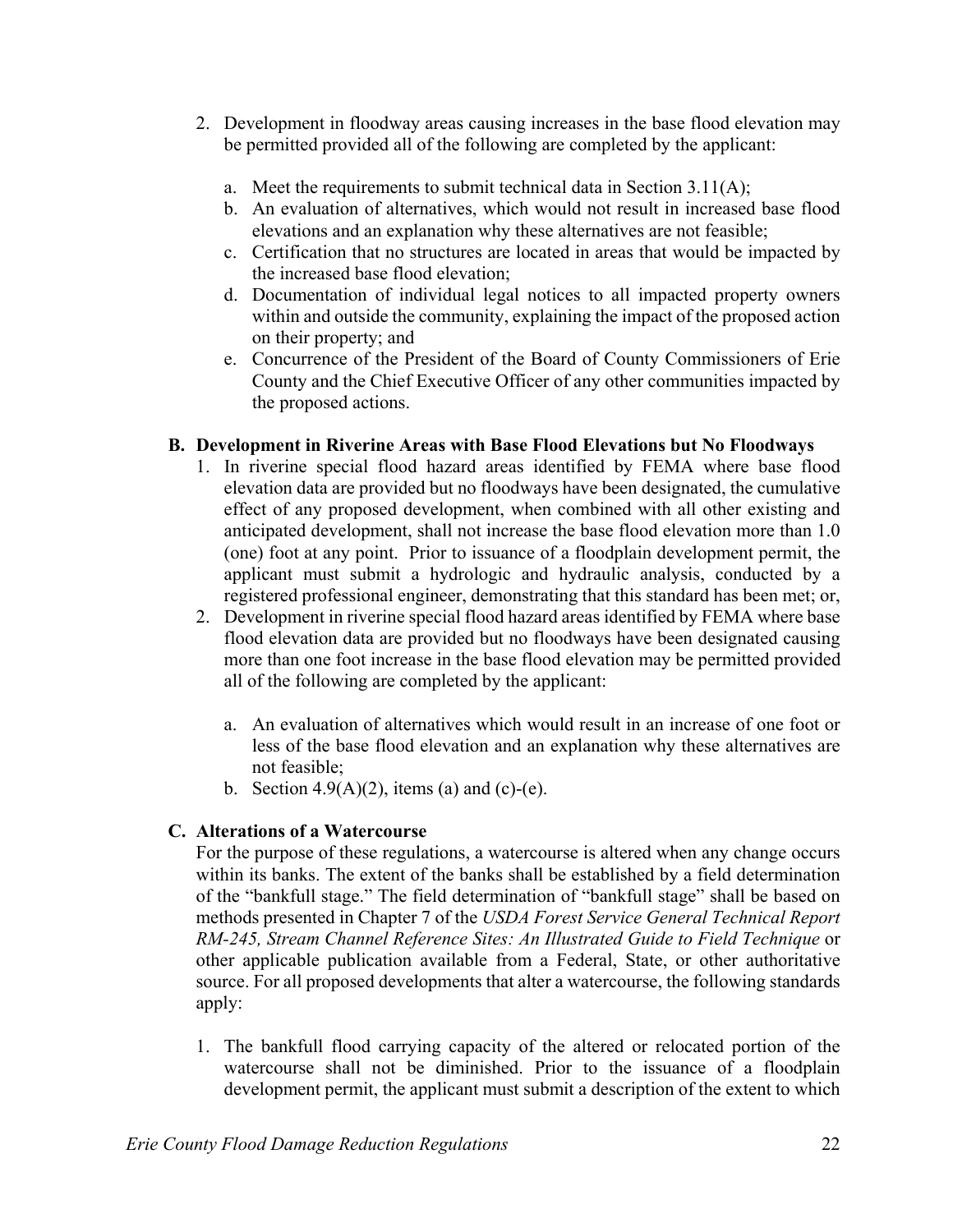any watercourse will be altered or relocated as a result of the proposed development, and certification by a registered professional engineer that the bankfull flood carrying capacity of the watercourse will not be diminished.

- 2. Adjacent communities, the U.S. Army Corps of Engineers, and the Ohio Department of Natural Resources, Division of Water, must be notified prior to any alteration or relocation of a watercourse. Evidence of such notification must be submitted to the Federal Emergency Management Agency.
- 3. The applicant shall be responsible for providing the necessary maintenance for the altered or relocated portion of said watercourse so that the flood carrying capacity will not be diminished. The Floodplain Administrator may require the permit holder to enter into an agreement with Erie County specifying the maintenance responsibilities. If an agreement is required, it shall be made a condition of the floodplain development permit.
- 4. The applicant shall meet the requirements to submit technical data in Section  $3.11(A)(1)(c)$  when an alteration of a watercourse results in the relocation or elimination of the special flood hazard area, including the placement of culverts.

### **4.10 Development standards for coastal high hazard areas [and MoWA areas]**

The requirements of Section 4.10 apply to development in coastal high hazard areas designated zone V or VE on the community's effective FIRM [and when designated on a preliminary or final FIRM issued by FEMA under the circumstances provided in Section 3.13].

- A. All new construction and substantial improvements shall be elevated on pilings or columns that may be armored as necessary to withstand Lake Erie ice forces so that:
	- 1. The bottom of the lowest horizontal structural member supporting the lowest floor (excluding the pilings or columns) is elevated to or above the flood protection elevation, and
	- 2. The pile or column foundation and structure attached thereto is anchored to resist flotation, collapse and lateral movement due to the effects of wind and water loads acting simultaneously on all building components.
		- a. Water loading values shall be those associated with the base flood.
		- b. Wind loading values shall be those defined according to American Society of Civil Engineers 7-13 *Minimum design loads and associated criteria for buildings and other structures*, or current version adopted by Ohio Board of Building Standards.
		- c. A registered professional engineer or architect shall develop or review the structural design, specifications and plans for the construction, and shall certify that the design and methods of construction to be used are in accordance with accepted standards of practice for meeting the provisions of Section  $4.10(A)(1)$ and (2).
- B. All new construction and substantial improvements shall have the space below the lowest floor either free of obstruction or constructed with non-supporting breakaway walls, open wood lattice-work, or insect screening intended to collapse without causing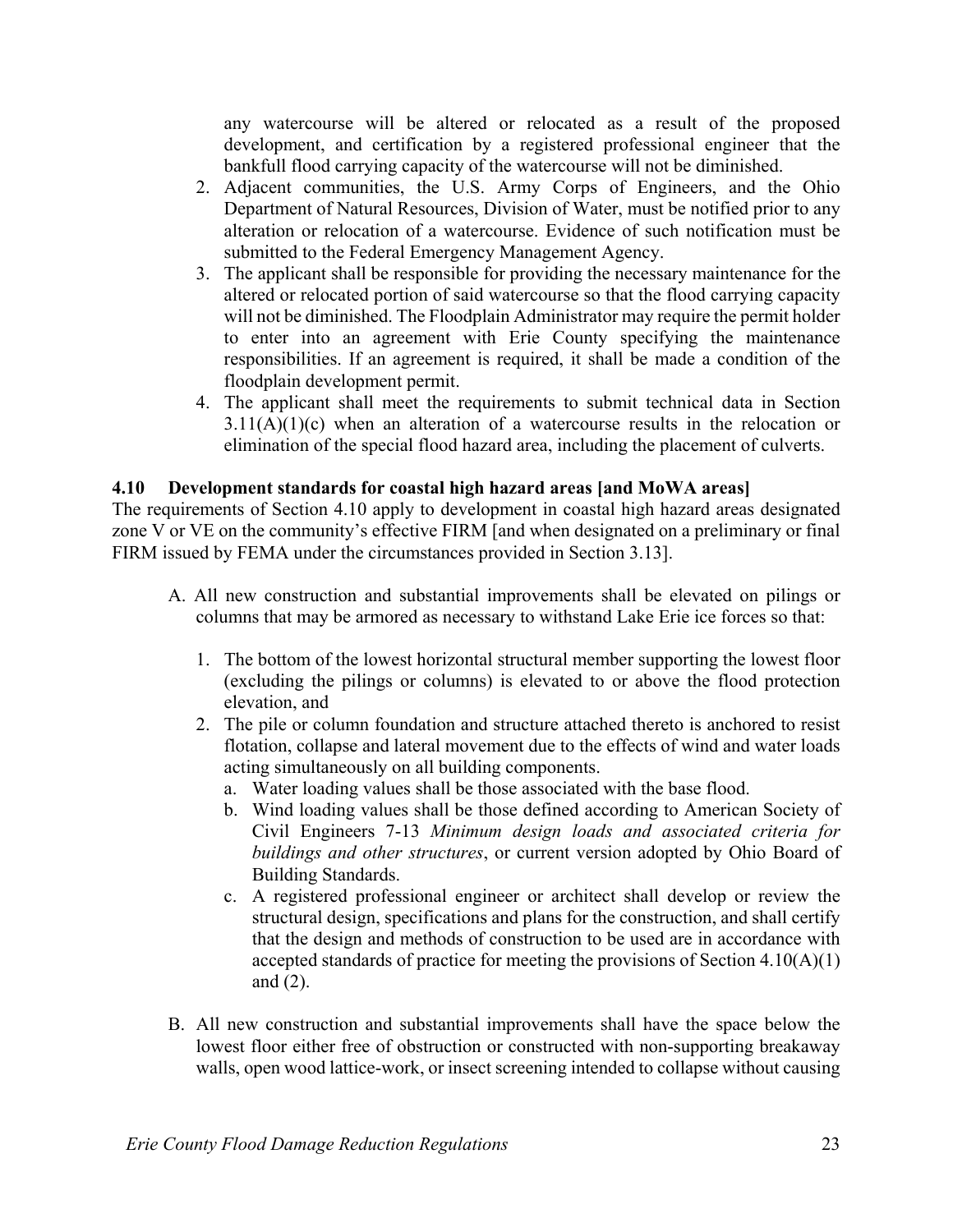collapse, displacement, or other structural damage to the elevated portion of the building or supporting foundation system.

- 1. For the purpose of Section 4.10(B), a breakaway wall shall have a design safe loading resistance of not less than 10 and no more than 20 pounds per square foot.
- 2. Use of breakaway walls which exceed a design safe loading resistance of 20 pounds per square foot (either by design or where so required by local or state codes) may be permitted only if a registered professional engineer or architect certifies that the designs proposed meet all of the following conditions:
	- a. Breakaway wall collapse shall result from a water load less than that which would occur during the base flood; and
	- b. The elevated portion of the building and supporting foundation system shall not be subject to collapse, displacement, or other structural damage due to the effects of wind and water loads acting simultaneously on all building components (structural and non-structural). Water loading values shall be those associated with the base flood. Wind loading values shall be those defined according to American Society of Civil Engineers 7-16 *Minimum design loads and associated criteria for buildings and other structures*, or equivalent standard.
- 3. All space enclosed by breakaway walls, open wood lattice-work, or insect screening below the lowest floor shall be used solely for parking of vehicles, building access, or storage.
- C. The use of fill or redistributed existing fill, placed after the initial identification of Zones V, VE or V1-30 on the community's FIRM, for structural support of buildings is prohibited.
- D. Alteration of sand dunes that will increase potential flood damage is prohibited.
- E. Placement or substantial improvement of manufactured homes must comply with Section 4.10(A) through (E).
- F. Recreational vehicles must either:
	- 1. Be on site for fewer than 180 consecutive days;
	- 2. Be fully licensed and ready for highway use; or
	- 3. Comply with Section 4.10(A) through (E).

#### **4.11 Construction Fill Standards for Floodplains**

Dumping or backfilling with any material or excavation in any manner is prohibited unless:

1. Through compensating excavation and shaping of the floodplain, the flow and impounding capacity of the floodplain will be maintained or improved and will not cause and increase in the flood hazard or damage from floods and will not allow water to collect in pools that will stagnate.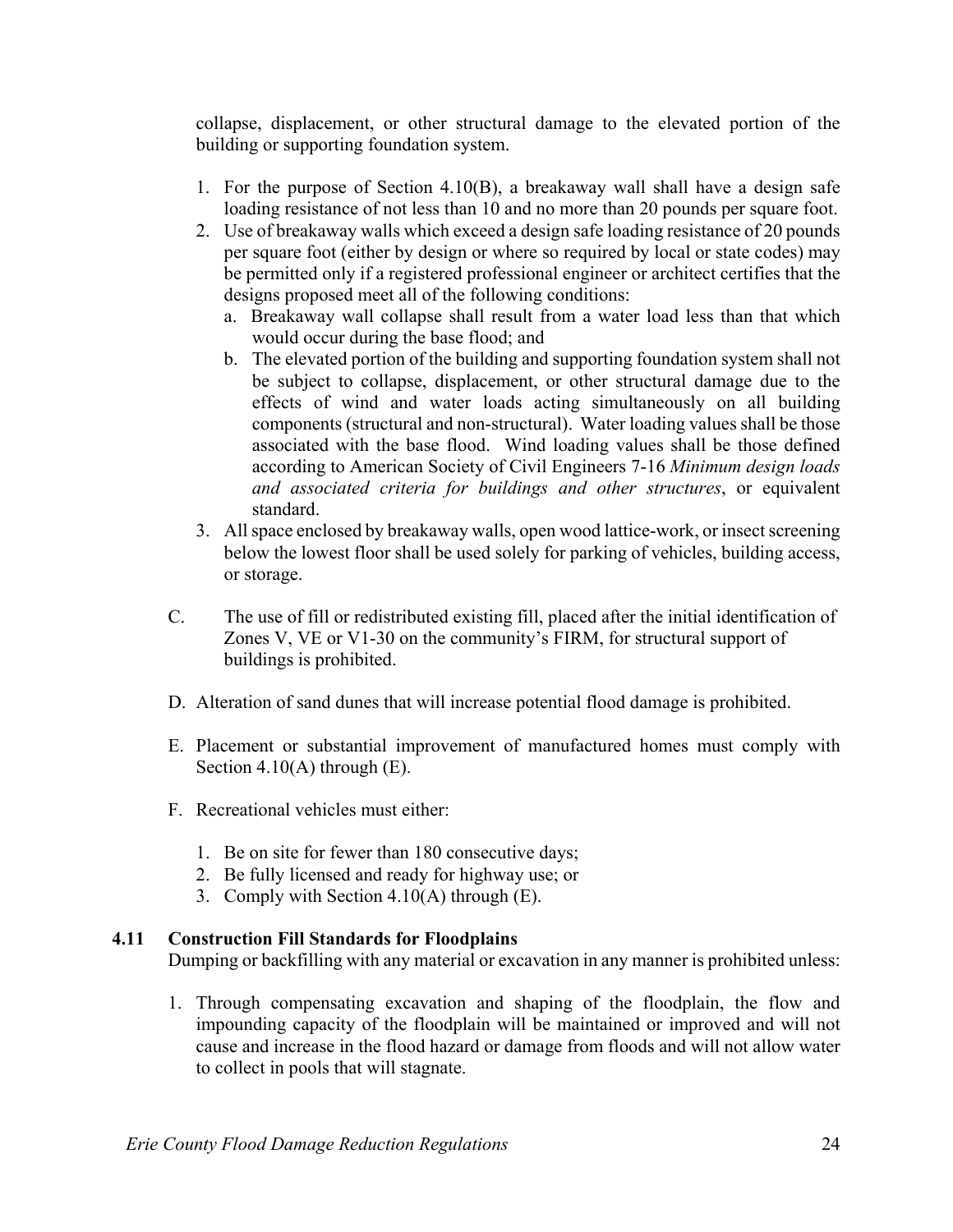- 2. No significantly measurable reduction in the flow or impoundment capacity of the floodplain thereby results.
- 3. Where there is dumping, backfilling or excavation in any manner, adequate site plans shall be submitted to effectively show the final results of such action.

# **Materials**

Fill material shall contain no sod, brush roots, or other perishable materials. Also, there shall be no petroleum-based materials such as oils, tars, or rubber or ferrous based materials in the fill materials. Rock and stone, including crushed concrete, without any asbestos or steel, shall be at a maximum of two (2) inches in diameter for fill use. Any larger particles shall be removed prior to compaction of the fill.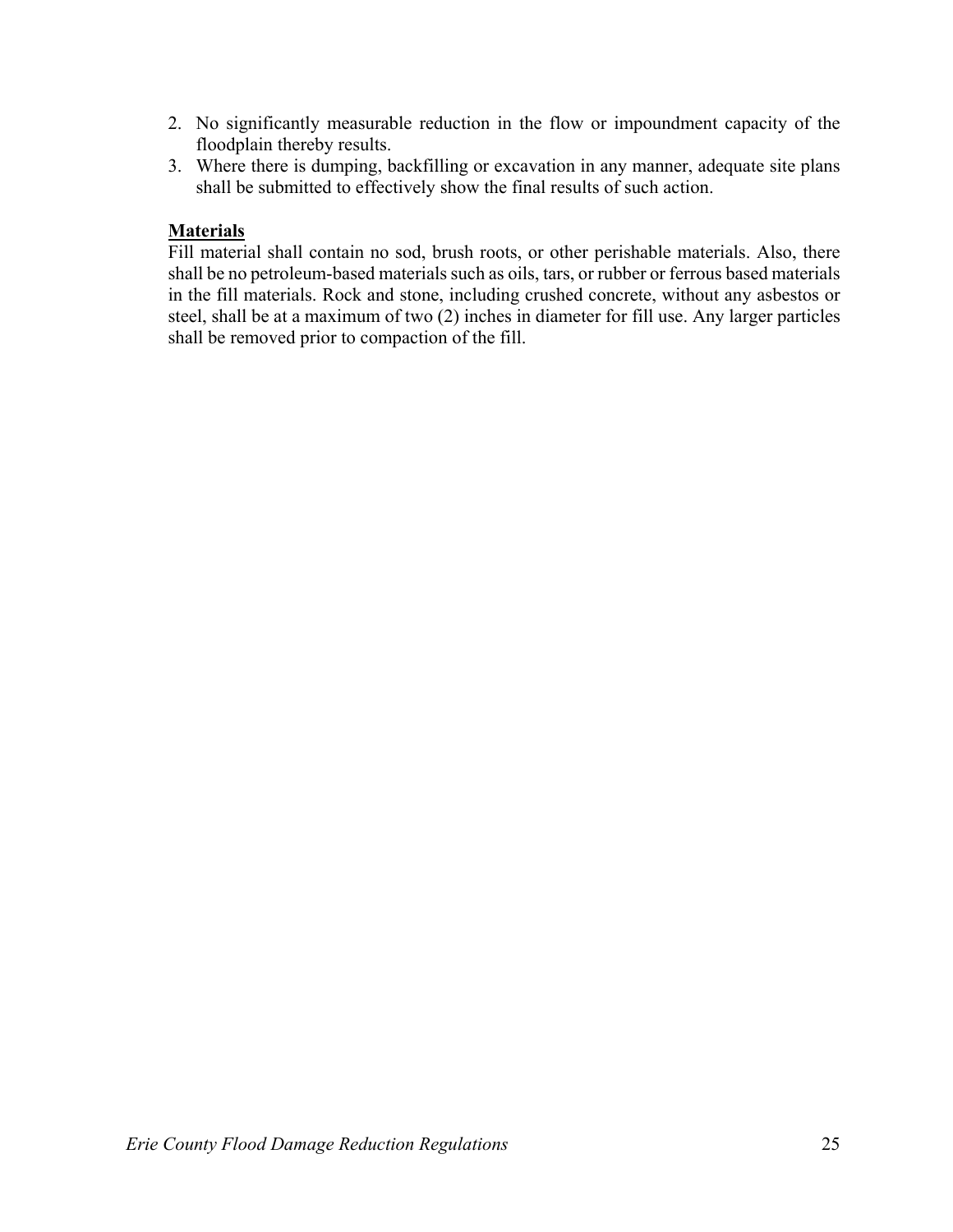## **SECTION 5.0: APPEALS AND VARIANCES**

#### **5.1 Appeals Board Established**

- A. An Appeals Board shall be established as a sub-committee of the Erie Regional Planning Commission (ERPC). The Appeals Board shall consist of three (3) ERPC members. Membership will be assigned during the annual ERPC organizational meeting and members will be appointed annually.
- B. A chairperson shall be elected by the members of the Appeals Board. Meetings of the Appeals Board shall be held as needed and shall be held at the call of the Chairperson, or in his absence, the Acting Chairperson. All meetings of the Appeals Board shall be open to the public except that the Board may deliberate in executive sessions as part of quasi-judicial hearings in accordance with law. The Appeals Board shall keep minutes of its proceedings showing the vote of each member upon each question and shall keep records of all official actions. Records of the Appeals Board shall be kept and filed in the Erie Regional Planning Commission, 2900 Columbus Avenue, Sandusky, Ohio 44870.

#### **5.2 Powers and Duties**

- A. The Appeals Board shall hear and decide appeals where it is alleged there is an error in any order, requirement, decision or determination made by the Floodplain Administrator in the administration or enforcement of these regulations.
- B. Authorize variances in accordance with Section 5.4 of these regulations.

## **5.3 Appeals**

Any person affected by any notice and order, or other official action of the Floodplain Administrator may request and shall be granted a hearing on the matter before the Appeals Board provided that such person shall file, within 30 days of the date of such notice and order, or other official action, a brief statement of the grounds for such hearing or for the mitigation of any item appearing on any order of the Floodplain Administrator's decision. Such appeal shall be in writing, signed by the applicant, and be filed with the Floodplain Administrator. Upon receipt of the appeal, the Floodplain Administrator shall transmit said notice and all pertinent information on which the Floodplain Administrator's decision was made to the Appeals Board.

Upon receipt of the notice of appeal, the Appeals Board shall fix a reasonable time for the appeal, give notice in writing to parties in interest, and decide the appeal within a reasonable time after it is submitted.

#### **5.4 Variances**

Any person believing that the use and development standards of these regulations would result in unnecessary hardship may file an application for a variance. The Appeals Board shall have the power to authorize, in specific cases, such variances from the standards of these regulations, not inconsistent with Federal regulations, as will not be contrary to the public interest where, owning to special conditions of the lot or parcel, a literal enforcement of the provisions of these regulations would result in unnecessary hardship.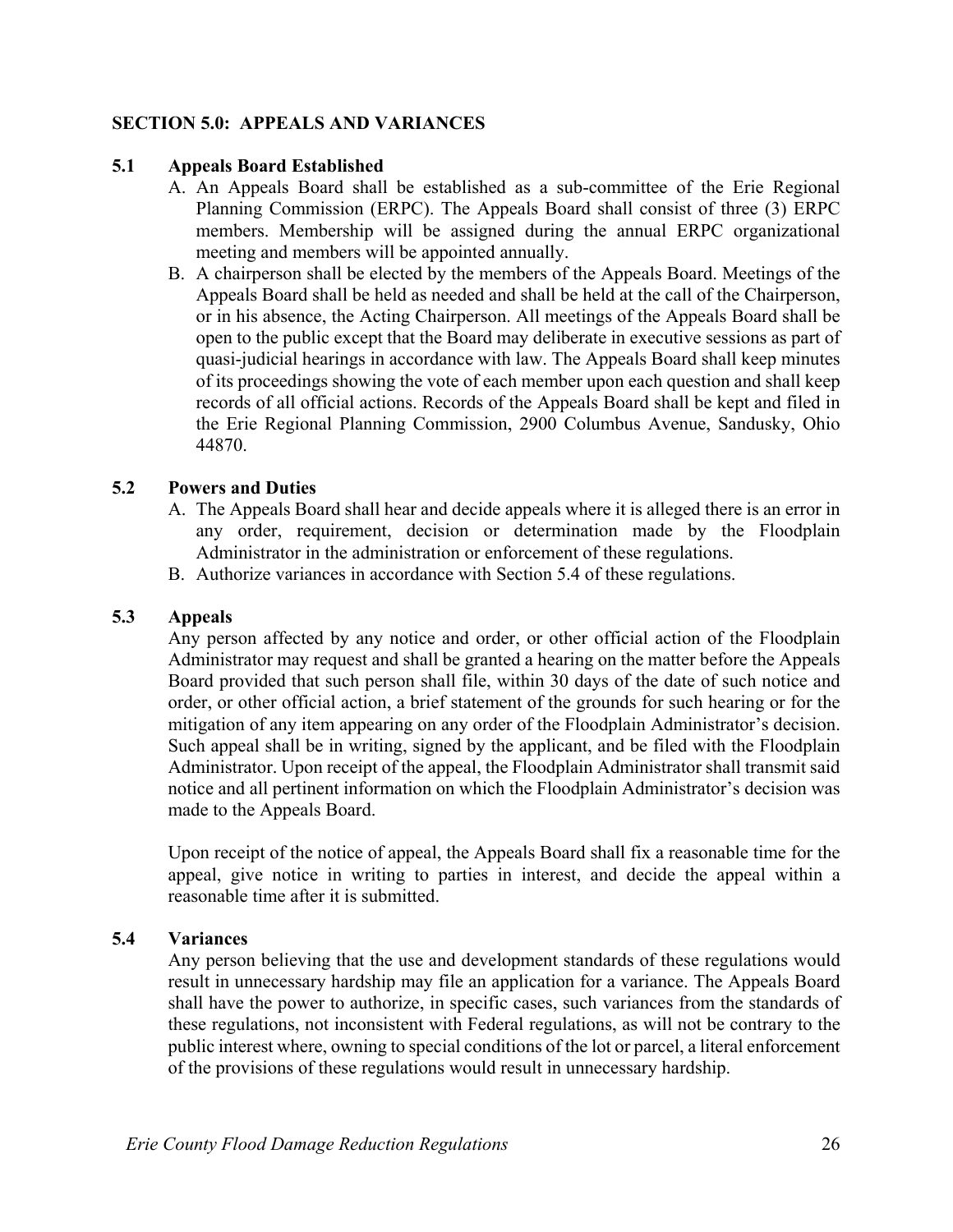### **A. Application for a Variance**

- 1. Any owner, or agent thereof, of property for which a variance is sought shall make an application for a variance by filing it with the Floodplain Administrator, who upon receipt of the variance shall transmit it to the Appeals Board.
- 2. Such application at a minimum shall contain the following information: Name, address, and telephone number of the applicant; legal description of the property; parcel map; description of the existing use; description of the proposed use; location of the floodplain; description of the variance sought; and reason for the variance request.
- 3. All applications for a variance shall be accompanied by a variance application fee set by the schedule of fees adopted by Erie County.

# **B. Notice for Public Hearing**

The Appeals Board shall schedule and hold a public hearing within thirty (30) days after the receipt of an application for a variance from the Floodplain Administrator. Prior to the hearing, a notice of such hearing shall be given in one (1) or more newspapers of general circulation in the community at least ten (10) days before the date of the hearing.

### **C. Public Hearing**

At such hearing the applicant shall present such statements and evidence as the Appeals Board requires. In considering such variance applications, the Appeals Board shall consider and make findings of fact on all evaluations, all relevant factors, standards specified in other sections of these regulations and the following factors:

- 1. The danger that materials may be swept onto other lands to the injury of others.
- 2. The danger to life and property due to flooding or erosion damage.
- 3. The susceptibility of the proposed facility and its contents to flood damage and the effect of such damage on the individual owner.
- 4. The importance of the services provided by the proposed facility to the community.
- 5. The availability of alternative locations for the proposed use that are not subject to flooding or erosion damage.
- 6. The necessity to the facility of a waterfront location, where applicable.
- 7. The compatibility of the proposed use with existing and anticipated development.
- 8. The relationship of the proposed use to the comprehensive plan and floodplain management program for that area.
- 9. The safety of access to the property in times of flood for ordinary and emergency vehicles.
- 10. The expected heights, velocity, duration, rate of rise, and sediment transport of the floodwaters and the effects of wave action, if applicable, expected at the site.
- 11. The costs of providing governmental services during and after flood conditions, including maintenance and repair of public utilities and facilities such as sewer, gas, electrical, and water systems, and streets and bridges.

Variances shall only be issued upon: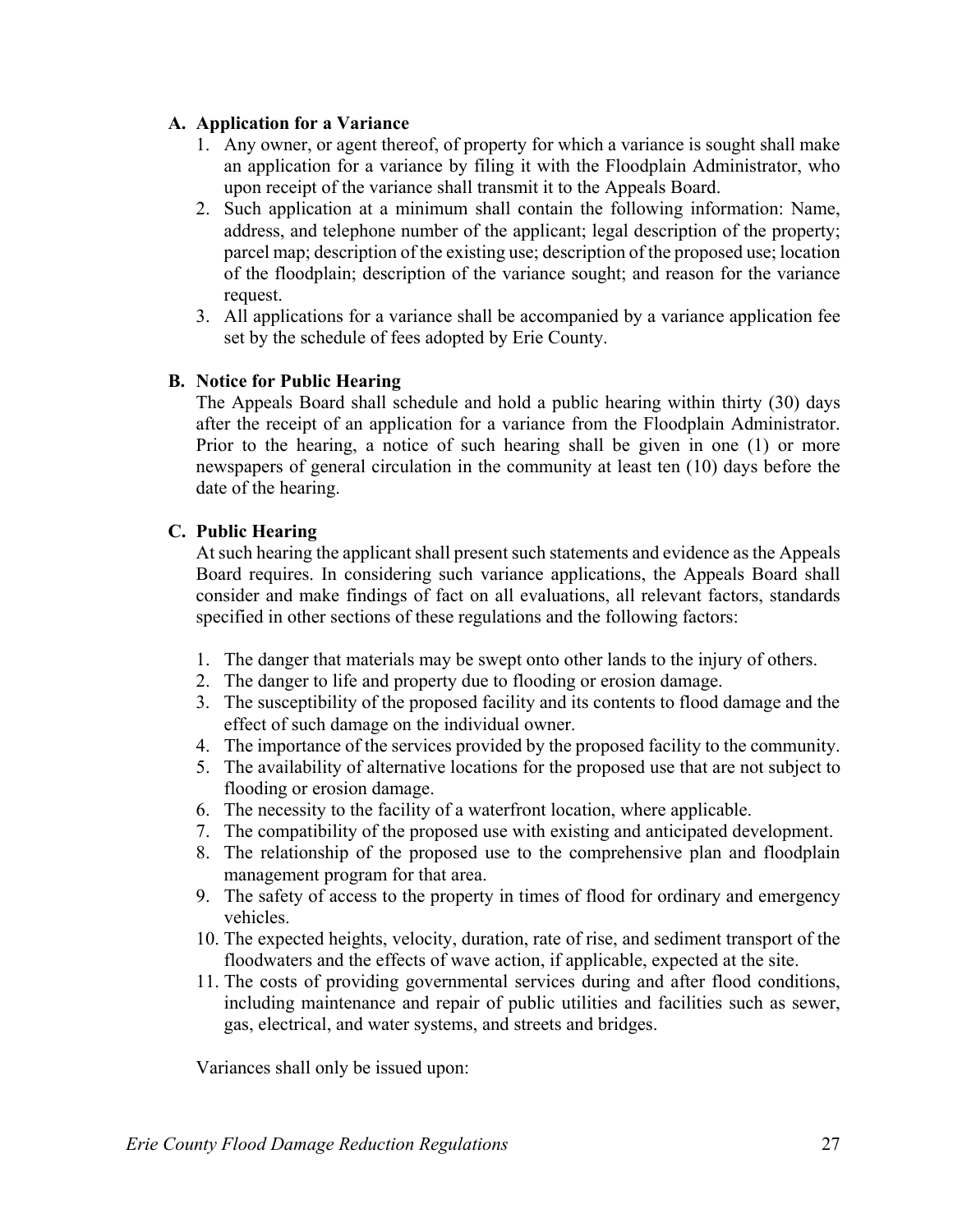- 1. A showing of good and sufficient cause.
- 2. A determination that failure to grant the variance would result in exceptional hardship due to the physical characteristics of the property. Increased cost or inconvenience of meeting the requirements of these regulations does not constitute an exceptional hardship to the applicant.
- 3. A determination that the granting of a variance will not result in increased flood heights beyond that which is allowed in these regulations; additional threats to public safety; extraordinary public expense, nuisances, fraud on or victimization of the public, or conflict with existing local laws.
- 4. A determination that the structure or other development is protected by methods to minimize flood damages.
- 5. A determination that the variance is the minimum necessary, considering the flood hazard, to afford relief.

Upon consideration of the above factors and the purposes of these regulations, the Appeals Board may attach such conditions to the granting of variances, as it deems necessary to further the purposes of these regulations.

# **D. Other Conditions for Variances**

- 1. Variances shall not be issued within any designated floodway if any increase in flood levels during the base flood discharge would result.
- 2. Generally, variances may be issued for new construction and substantial improvements to be erected on a lot of one-half acre or less in size contiguous to and surrounded by lots with existing structures constructed below the base flood level, providing items in Section 5.4(C)(1) to (11) have been fully considered. As the lot size increases beyond one-half acre, the technical justification required for issuing the variance increases.
- 3. Any applicant to whom a variance is granted shall be given written notice that the structure will be permitted to be built with a lowest floor elevation below the base flood elevation and the cost of flood insurance will be commensurate with the increased risk resulting from the reduced lowest floor elevation.

# **5.5 Procedure at Hearings**

- 1. All testimony shall be given under oath.
- 2. A complete record of the proceedings shall be kept, except confidential deliberations of the Board, but including all documents presented and a verbatim record of the testimony of all witnesses.
- 3. The applicant shall proceed first to present evidence and testimony in support of the appeal or variance.
- 4. The administrator may present evidence or testimony in opposition to the appeal or variance.
- 5. All witnesses shall be subject to cross-examination by the adverse party or their counsel.
- 6. Evidence that is not admitted may be proffered and shall become part of the record for appeal.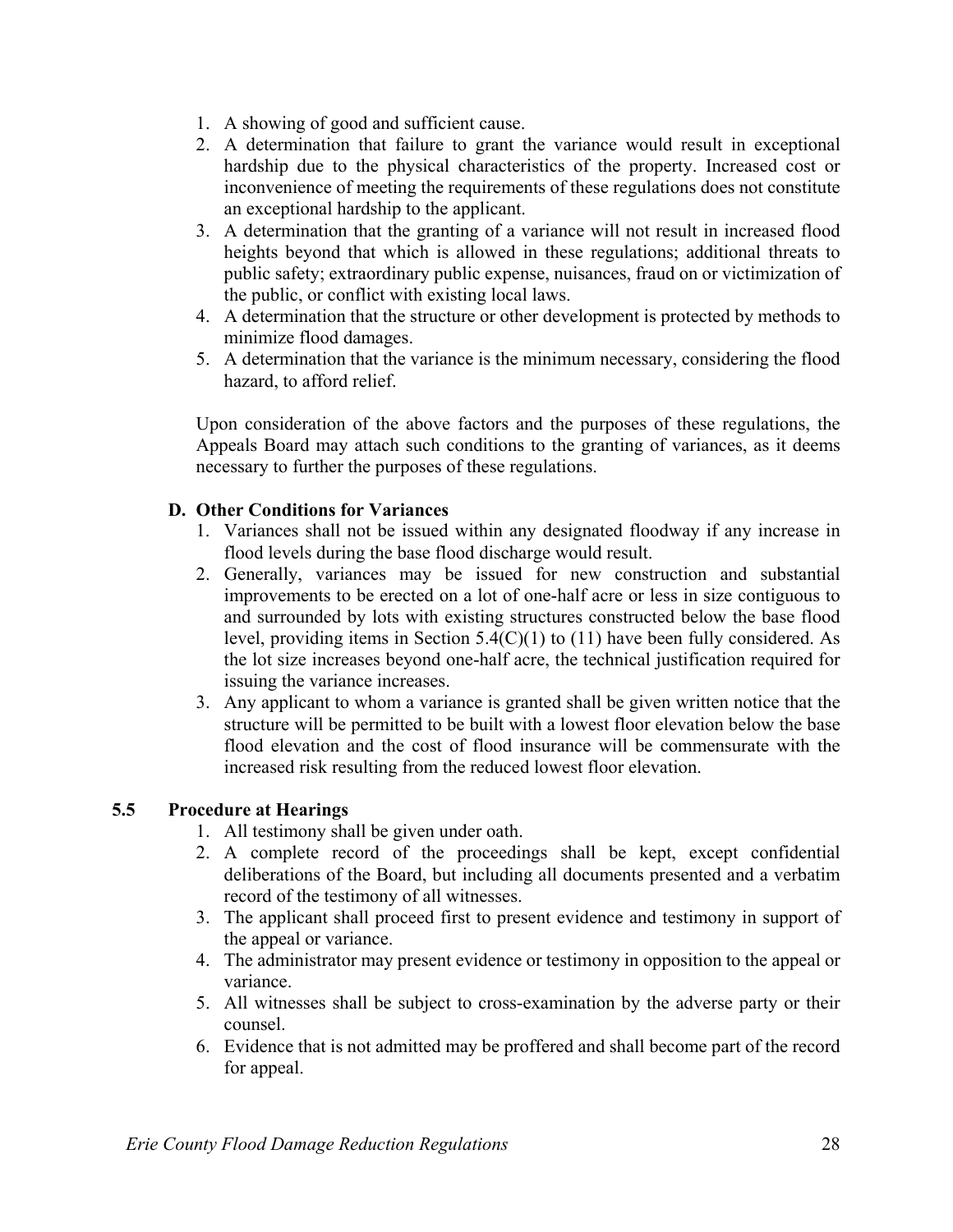- 7. The Board shall issue subpoenas upon written request for the attendance of witnesses. A reasonable deposit to cover the cost of issuance and service shall be collected in advance.
- 8. The Board shall prepare conclusions of fact supporting its decision. The decision may be announced at the conclusion of the hearing and thereafter issued in writing or the decision may be issued in writing within a reasonable time after the hearing.

## **5.6 Appeal to the Court**

Those aggrieved by the decision of the Appeals Board may appeal such decision to the Erie County Court of Common Pleas, pursuant to Ohio Rev. Code Chapter 2506.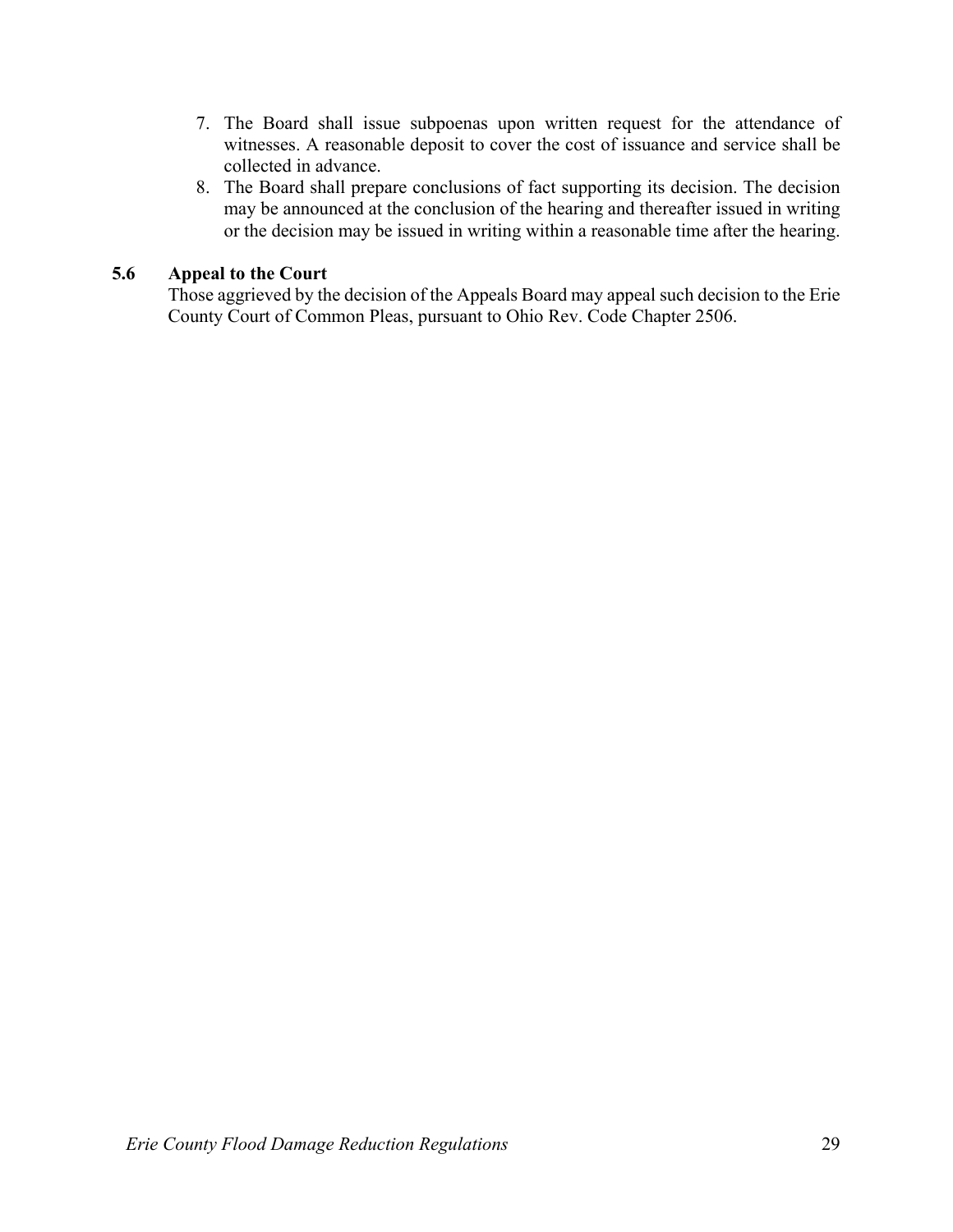## **SECTION 6.0: ENFORCEMENT**

#### **6.1 Compliance Required**

- A. No structure or land shall hereafter be located, erected, constructed, reconstructed, repaired, extended, converted, enlarged or altered without full compliance with the terms of these regulations and all other applicable regulations which apply to uses within the jurisdiction of these regulations, unless specifically exempted from filing for a development permit as stated in Section 3.9.
- B. Failure to obtain a floodplain development permit shall be a violation of these regulations and shall be punishable in accordance with Section 6.3.
- C. Floodplain development permits issued on the basis of plans and applications approved by the Floodplain Administrator authorize only the use, and arrangement, set forth in such approved plans and applications or amendments thereto. Use, arrangement, or construction contrary to that authorized shall be deemed a violation of these regulations and punishable in accordance with Section 6.3.

### **6.2 Notice of Violation**

Whenever the Floodplain Administrator determines that there has been a violation of any provision of these regulations, he shall give notice of such violation to the person responsible therefore and order compliance with these regulations as hereinafter provided. Such notice and order shall:

- A. Be put in writing on an appropriate form;
- B. Include a list of violations, referring to the section or sections of these regulations that have been violated, and order remedial action, which, if taken, will effect compliance with the provisions of these regulations;
- C. Specify a reasonable time for performance;
- D. Advise the owner, operator, or occupant of the right to appeal;
- E. Be served on the owner, occupant, or agent in person. However, this notice and order shall be deemed to be properly served upon the owner, occupant, or agent if a copy thereof is sent by registered or certified mail to the person's last known mailing address, residence, or place of business, and/or a copy is posted in a conspicuous place in or on the dwelling affected.

#### **6.3 Violations and Penalties**

Violation of the provisions of these regulations, or failure to comply with any of its requirements or lawful orders issued pursuant thereto, shall be deemed to be a strict liability offense. Any person who violates these regulations, or fails to comply with any of its requirements or lawful orders issued pursuant thereto, shall upon conviction thereof, be fined not more than \$300.00 and, in addition, shall pay all costs and expenses involved in the case as provided by the laws of Erie County. Each day such violation continues shall be considered a separate offense. Nothing herein contained shall prevent Erie County from taking such other lawful action as is necessary to prevent or remedy any violation. Erie County shall prosecute any violation of these regulations in accordance with the penalties stated herein.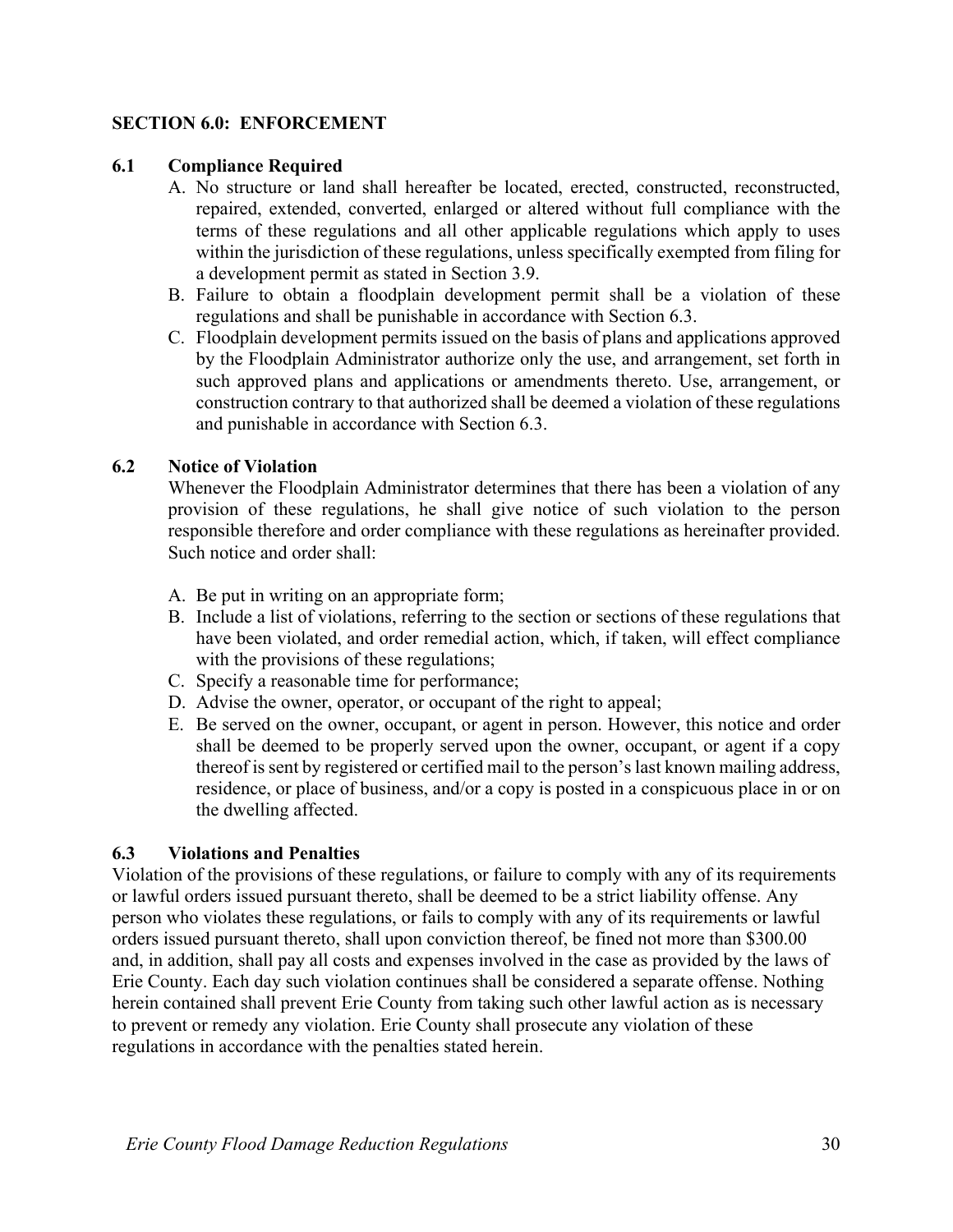# **SECTION 7.0: ADOPTION**

This Resolution shall take effect on the thirty-first day following the date of its adoption. Resolution [RESOLUTION NUMBER] adopted on [ADOPTION DATE] is hereby repealed.

Adopted by the Board of County Commissioners on this [DAY] day of [MONTH], [YEAR].

Roll Call Vote:

Attest: